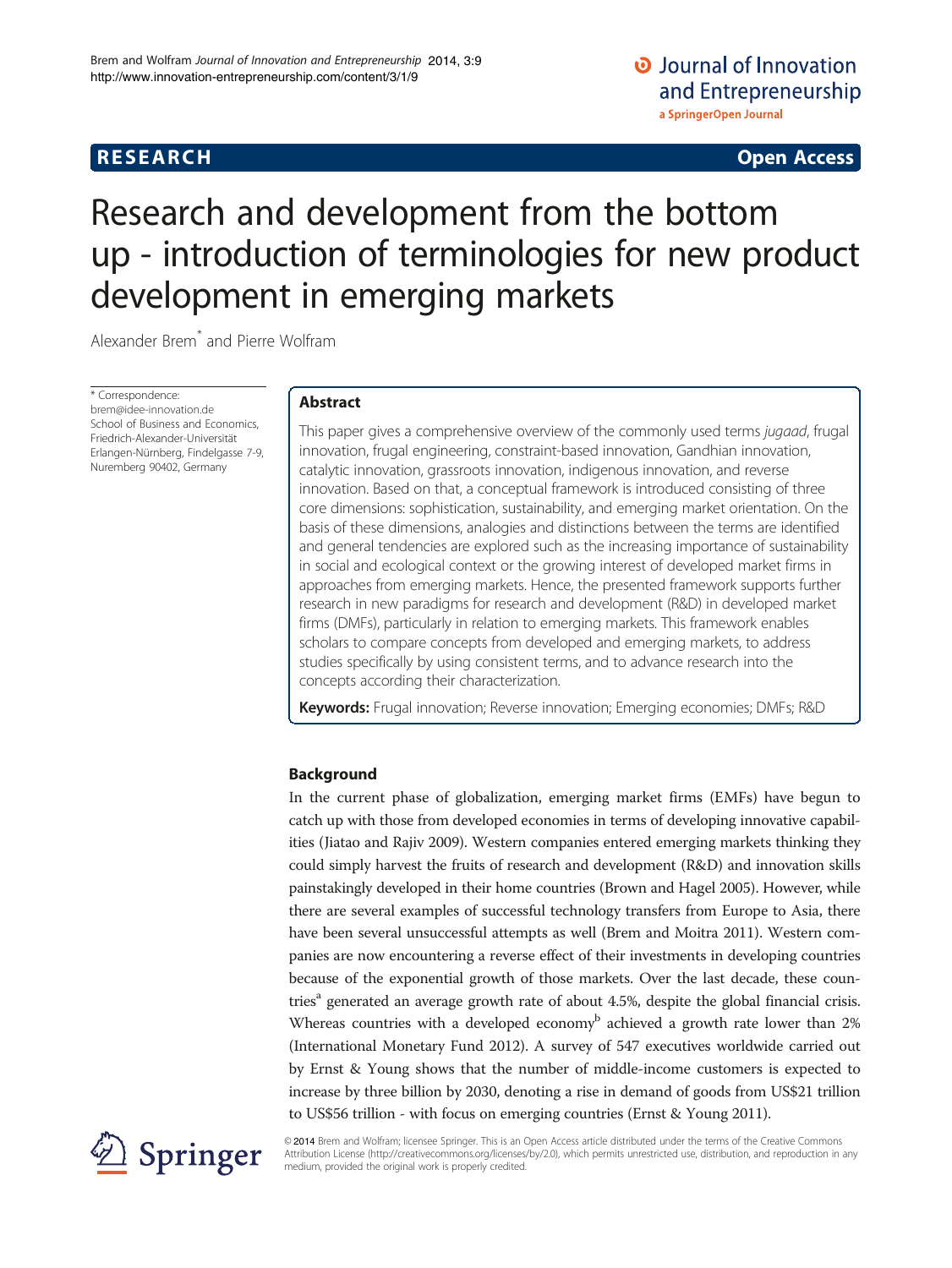In this context, it is not surprising that, when surveyed, developed market firms (DMFs) said their preferred prospective international R&D locations are China (62%), the USA (41%), and India (29%) (UNCTAD [2005\)](#page-21-0). However, developing products in and for resource-constraint markets is far different from product development in Western countries. It means for Western companies to unlearn traditional R&D approaches including the reduction of many complex and resource intensive steps (Ray and Ray [2010](#page-20-0); London and Hart [2004](#page-20-0)). The ability of integration technologies and knowledge developed in local institutions may be the enabler to serve customer needs in mass markets (Almeida and Phene [2004\)](#page-19-0). Some multinational companies succeed already by even bringing innovations from developing countries in the West. General Electric, as a well-known example, has launched a cheap ultrasound device originally developed for the Chinese market. It has become the basis of a global business with eager customers in both developed and developing countries. This trend is apparent in consumer goods as well. Other examples from the healthcare or telecommunication sector are also based on frugal principles. For instance, Ray and Ray ([2010\)](#page-20-0) present a case study about C-Dot (indigenous enterprise of the governmental Department of Telecommunications in India) which is the enabler of telecommunications in rural regions by developing a simple and affordable switching technology called RAX (R&D costs about \$36 million instead of \$1,400 million). Hereby, C-Dot focused on frugality, local requirements, integrated local talents, and local partners to establish an ecosystem.

Hence, innovation, an often investigated research topic among organizational theory researchers (Brem [2011](#page-19-0)), is increasingly shifting to emerging markets (Petrick [2011](#page-20-0)). The tendency of the growing importance of emerging markets and the awareness concerning innovation for economic success are reflected in the dramatic increase of articles in the press about innovation in combination with emerging markets (e.g., Reena [2009;](#page-20-0) Saraf [2009;](#page-20-0) Govindarajan and Trimble [2005](#page-20-0); Christensen et al. [2004](#page-19-0)).

Considering science, however, academic papers are rare which investigate innovations in/from emerging markets. Though, the new approaches from emerging markets are able to contribute remarkably to theory, i.e., to the resource-based view (RBV). Amit and Schoemaker [\(1993\)](#page-19-0), for instance, divide the RBV into resources and necessary capabilities where resources are the 'stock of available factors' and capabilities are the 'capacity to deploy resources […] using organizational processes, to effect a desired end' (p. 35). Companies within emerging markets face strong constraints of resources and develop capabilities to create valuable product solutions by replacing elements of capital with local labor at low costs (Ray and Ray [2010;](#page-20-0) Dawar and Chattopadhyay [2002\)](#page-19-0). Such capabilities are worthy for further investigation since increasing scarcity of resources came into focus in developed markets, too. The innovative concepts from emerging markets need to be considered and understood.

However, by reading articles regarding innovative approaches from emerging markets, it is conspicuous that there is no common understanding of used terms and the relations between the approaches. The different terms are partly confusing, and no delineation between the terms is made. That hinders the desired academic discussion gaining deeper insights from different perspectives. Therefore, a common understanding of these terms is a prerequisite for further research and a foundation for exchanging ideas and building knowledge (Suddaby [2010\)](#page-21-0). Hence, the following research question is asked: What are applicable characteristics to delineate the terms from emerging markets?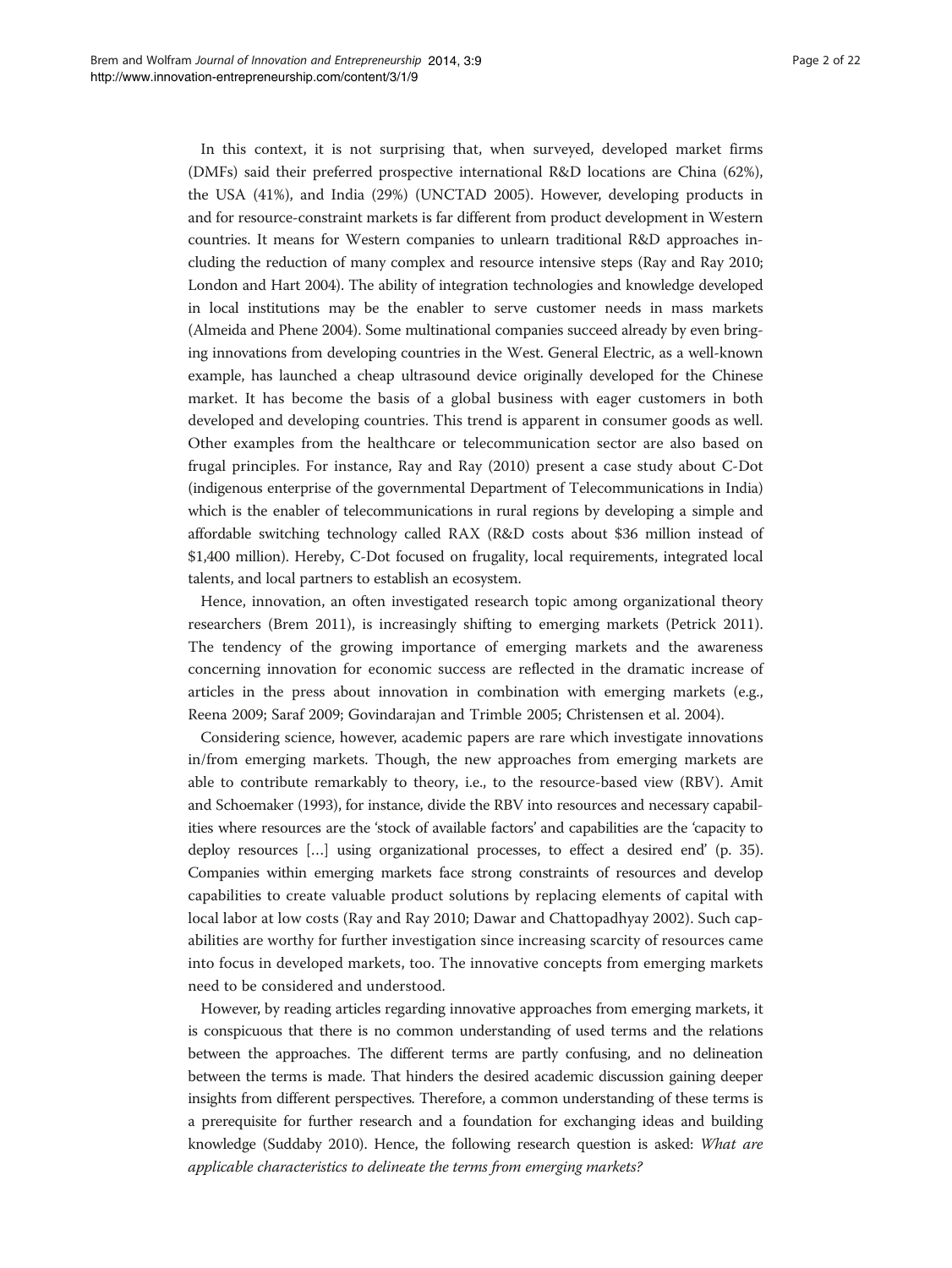This study provides a brief overview of the terms and descriptions currently used in press and academic literature plus a clear delineation of the terms. Hereby, the specific attributes of the terms are identified and consolidated. Subsequently, the consolidated attributes serve as measurement where the terms can be aligned to. In this vein, the linkages and relationships between the terms and their underlying concepts are uncovered. In the last step, a conceptual framework is introduced to classify the terms in several dimensions.

#### Literature review of relevant NPD terms from emerging markets

To identify concepts for gaining innovative solutions for and in emerging markets, an investigation is carried out by scanning the databases Google Scholar and Business Source Complete (BSC). BSC includes 20 databases such as EBSCO Host, Econ Lit, and LISTA covering articles from more than 1,200 journals, going back to 1886 (Business Source Complete [2013](#page-19-0)). In the first step, we start to screen the databases for the most famous terms 'frugal innovation' and 'reverse innovation' in BSC and Google Scholar. All the results were adjusted by eliminating doublings and book overviews.

Thereby, only 43 results are listed in the search of frugal innovation and 98 in reverse innovation. By dint of these  $141 (43 + 98)$  articles, we identified related concepts mentioned within these papers. Hereby, terms are only further considered if they possess a clear relationship to the emerging market context and frugal or reverse innovation, as well as emerge at least in three of investigated papers. All identified terms are presented in Figure 1.

As a next step, the databases were screened regarding all identified terms from the last step. Hereby, 363 papers were explored including 119 academic articles (see Table [1](#page-3-0)). First, the academic articles were used to comprehensively describe the terms. However, it was notable that a lot of academic articles only mention the terms without explaining them in depth but referring to press articles respectively practice-oriented publications (i.e. Harvard Business Review). Accordingly, the literature focus was extended to all identified papers in BSC and Google Scholar to get a comprehensive and detailed overview of all identified terms.



In the context of innovation from emerging markets, the abovementioned terms are presented in detail.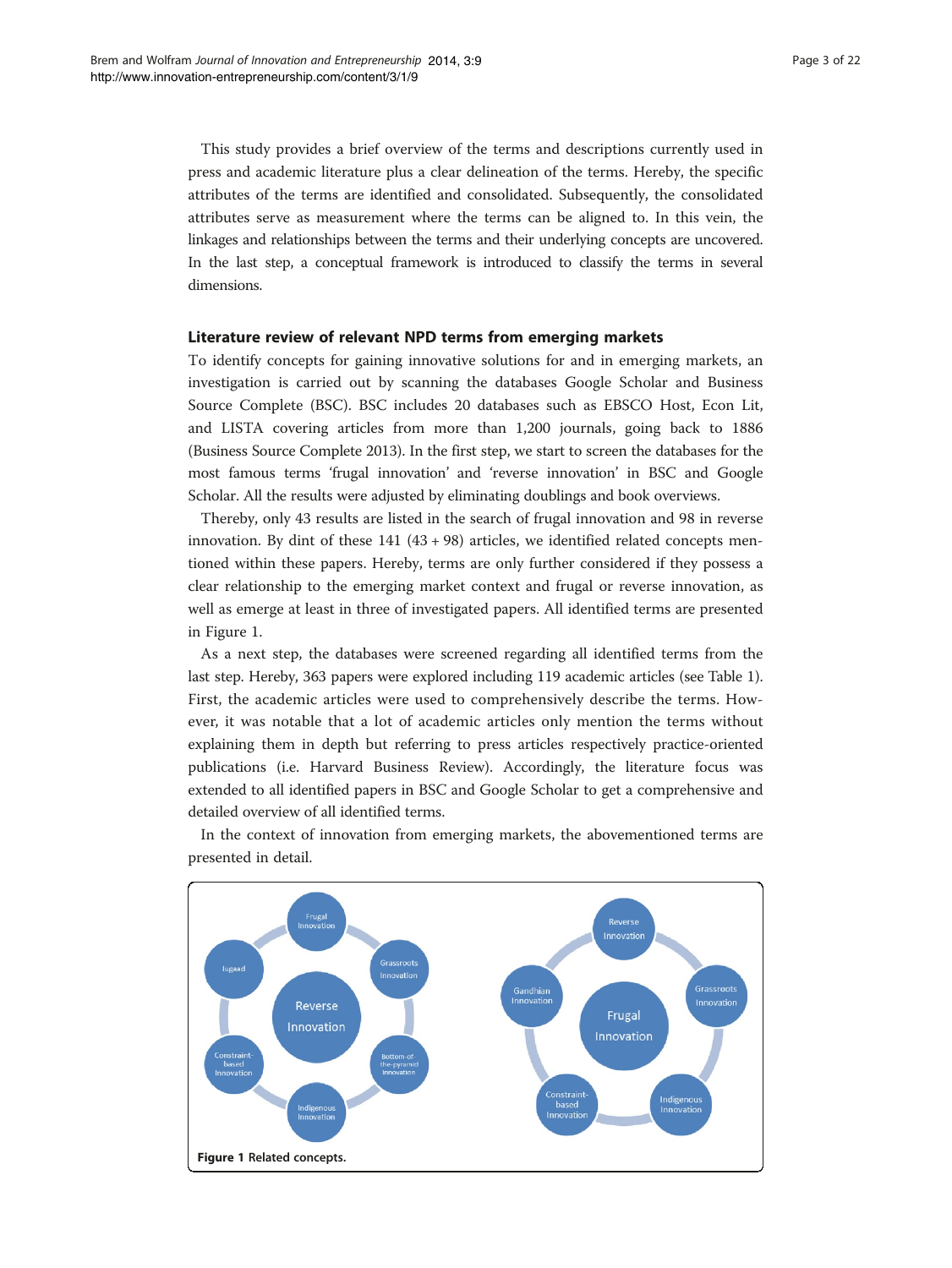| Hits in BSC and Google Scholar                          | <b>Hits</b> | Adjusted       | Number of academic articles |
|---------------------------------------------------------|-------------|----------------|-----------------------------|
| Jugaad                                                  | 77          | 68             | 20                          |
| Frugal innovation                                       | 50          | 43             | 12                          |
| Frugal engineering                                      | 66          | 59             | 14                          |
| Constraint-based innovation                             | 2           | $\mathcal{P}$  | 2                           |
| Gandhian innovation                                     | 5           | 2              | 0                           |
| Grassroots innovation                                   | 70          | 57             | 30                          |
| Indigenous innovation $+$ emerging markets <sup>a</sup> | 50          | 30             | 13                          |
| Catalytic innovation                                    | 7           | $\overline{4}$ | 3                           |
| Reverse innovation                                      | 147         | 98             | 25                          |
| Total                                                   | 474         | 363            | 119                         |

#### <span id="page-3-0"></span>Table 1 Literature overview

Date of investigation 23 July 2012. <sup>a</sup>The term 'indigenous innovation' produced a huge number of search results (457). After the screening, we identified a lot of unrelated papers to our focus on product development in emerging markets. Thus, it was accompanied by the search item 'emerging markets.'

#### Jugaad

Jugaad has its seeds in the Indian countryside. In these rural regions, farmers build their own vehicles for daily work and for transportation of their goods. These vehicles are built using components not specially designed for vehicles but nevertheless which work well, such as a water pump used as an engine (Mitra [1995](#page-20-0); Talukdar [2004\)](#page-21-0). The users themselves usually do the inventive work. Thus, such jugaad solutions are typically based on imaginative problem solving rather than on technological inventions (e.g., Kingsnorth et al. [2011\)](#page-20-0). This manner of self-help can be seen all over India, because the scarcity of all kinds of resources leads people to become self-reliant (Radjou et al. [2011\)](#page-20-0).

Over time, the jugaad paradigm merged into the 'DNA' of the Indian people and became a tradition. 'Kabaad se jugaad' is a Hindi slang expression, referring to the conversion of waste (kabaad) into something useful and beautiful. As a result of jugaad, new businesses grew out of creative ideas, and inventive slum dwellers became small entrepreneurs. These businesses use an improvised approach to solve problems and satisfy needs (Saraf [2009\)](#page-20-0) quickly and at a low cost (Reena [2009](#page-20-0)). Based on its improvisational background, Lacy ([2011\)](#page-20-0) argues that jugaad lacks taxonomy and discipline. Certainly, the jugaad approach is far from a 'process approach' in which input, conversion, output, and timeline are defined *a priori* and product requirements are fulfilled. However, these inventions have one important feature - radical innovativeness (Prahalad and Mashelkar [2010\)](#page-20-0).

The most important fact of *jugaad* is to start with the problem that needs to be solved - not with a product. For example, if you want to produce a refrigerator in the USA for Indian people, it will cost hundreds of dollars, and the Indian people cannot afford such an expensive machine. For them to buy it, the cost has to be less than US \$75. Thus, you cannot begin with the idea of a refrigerator; you have to begin with thinking about the customers' problem (Govindarajan [2011](#page-19-0)). This common practice in India means developing simple products with high benefits at low cost, which are (especially) designed for people at the bottom of the pyramid (BoP) (Saraf [2009](#page-20-0)). In a nutshell, jugaad is an improvisational approach to solving one's own or others' problems in a creative way, at a low cost, in a short amount of time, and without serious taxonomy or discipline. This approach, as applied by people at the BoP, makes *jugaad* a result of poverty and exigency.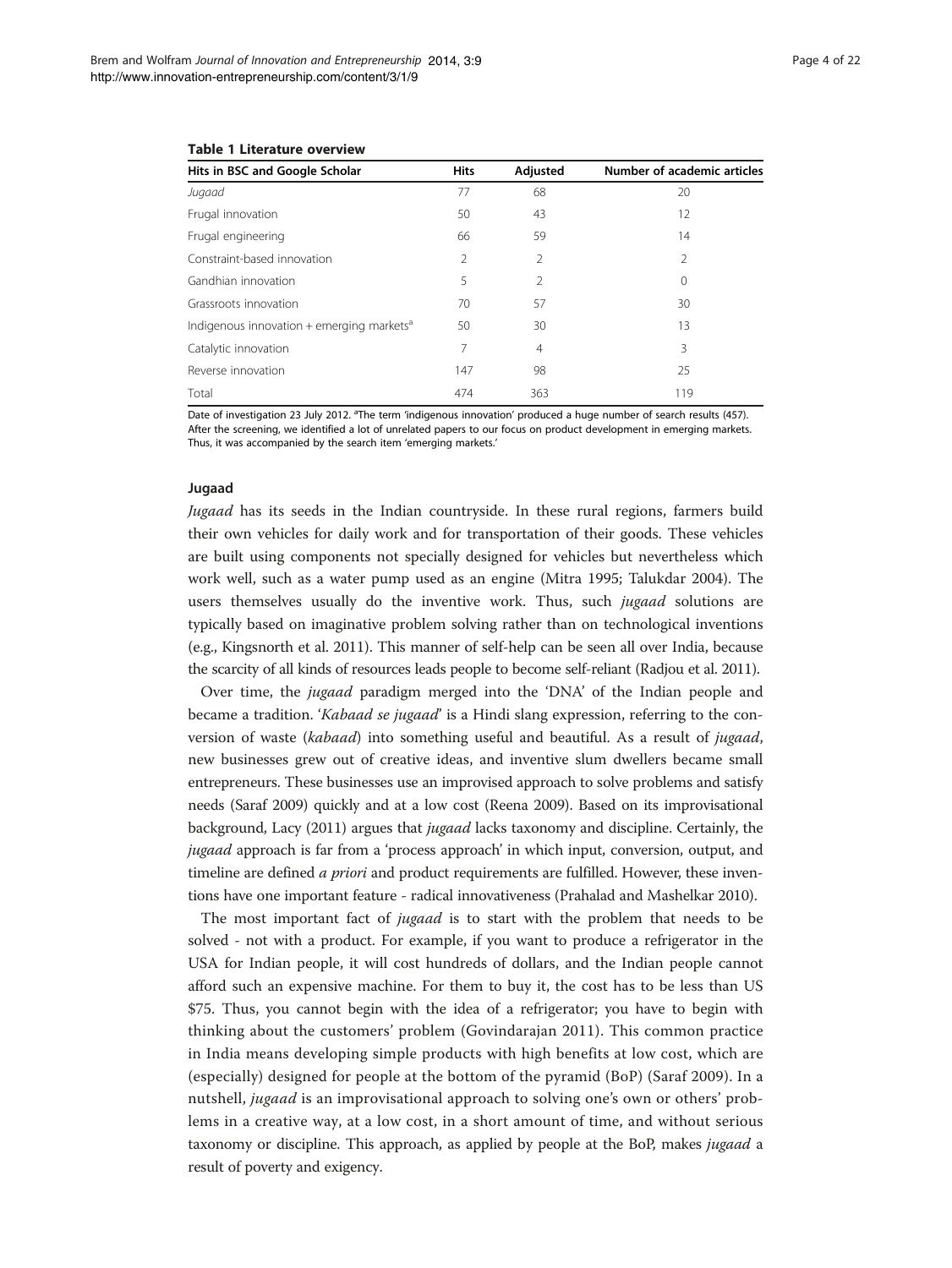#### Frugal innovation

Due to the emerging market potential, frugal innovation - a derived management approach based on jugaad - has developed in the last decade. Gupta ([2011\)](#page-20-0) states that 'frugal innovation is a new management philosophy, which integrates specific needs of the BoP markets as a starting point and works backward to develop appropriate solutions that may be significantly different from existing solutions designed to address needs of upmarket segments' (p. 1). This statement describes the phenomenon in various dimensions. First, frugal innovation is basically focused on the investigation of the poor classes in (emerging) markets as target groups and as co-developers of appropriate products (Zeschky et al. [2011;](#page-21-0) Woodward [2011](#page-21-0); Arnold and Quelsch [1998\)](#page-19-0). Second, as a management philosophy, it refers to the extensive approach of adapting product management, production, and development to achieve a sufficient level of taxonomy but without high R&D investments (Bhattacharyay [2012\)](#page-19-0). Third, the resulting solutions are able to satisfy upmarket demand (Immelt et al. [2009](#page-20-0); Lifland 2010).

Unlike Gupta ([2011\)](#page-20-0), many authors focus (merely) on the product perspective. With regard to frugal innovation, products typically do not have sophisticated technological features but meet customers' basic needs at a low cost by providing a comparably high value (Zeschky et al. [2011](#page-21-0)). Gupta and Wang [\(2009](#page-20-0)) see frugal innovation as the development of simple and ecological products, processes, services, and business models with a low input of resources, low cost, and little environmental intervention. Howard ([2011](#page-20-0)) assigns similarly inherent ingenuity and a low carbon footprint. The main commonality of frugal innovations is the low-cost aspect (Hartigan [2011;](#page-20-0) Kingsnorth et al. [2011;](#page-20-0) Nunes and Breene [2011](#page-20-0)). Some authors argue that to achieve a cost advantage over existing solutions, frugal innovation goods (especially those based on Western-developed products) are stripped down to their core benefits by eliminating unessential functions to lower costs and maintain quality (Hartigan [2011](#page-20-0); Moore [2011](#page-20-0)). Other authors like Samuelson and Scotchmer ([2002\)](#page-20-0) have suggested that these new products and technologies are derived using a technique called reverse engineering. Reverse engineering is the exploitation of competitors' know-how 'by starting with the known product and working backward to divine the process which aided in its development or manufacture' (U.S. Supreme Court [1974\)](#page-21-0). However, as seen above, the phenomenon of frugal innovation has its starting point in jugaad. It is noteworthy that the fundamental idea of frugal innovation originates as a result from imaginative problem solving and the regional circumstances of poverty and exigency, not only for abolishing the surplus functions of sophisticated products or for investigating them. The target is to maximize value for customers and minimize inessential costs (Seghal et al. [2011](#page-21-0), p. 35) up to 90% price reduction compared to Western products (Gallis and Rall [2012](#page-19-0)). Seghal et al. [\(2011\)](#page-21-0) suggest that to achieve this ambitious aim, an intrinsic cost discipline is imposed to avoid needless costs and to satisfy emerging market customers by considering their unique needs (p. 33). As Nunes and Breene [\(2011\)](#page-20-0) note, the focus of frugal innovation is on the emerging markets only by designing products and services especially for people from the BoP whereby other concepts, such as reverse innovation, are mainly targeted to Western markets despite the fact that the products and services are designed first for emerging markets.

#### Frugal engineering/constraint-based innovation

Moore [\(2011](#page-20-0)) and Woodward et al. [\(2011\)](#page-21-0) contend that the above explained term frugal innovation arises from the process perspective when innovation is done in a frugal way.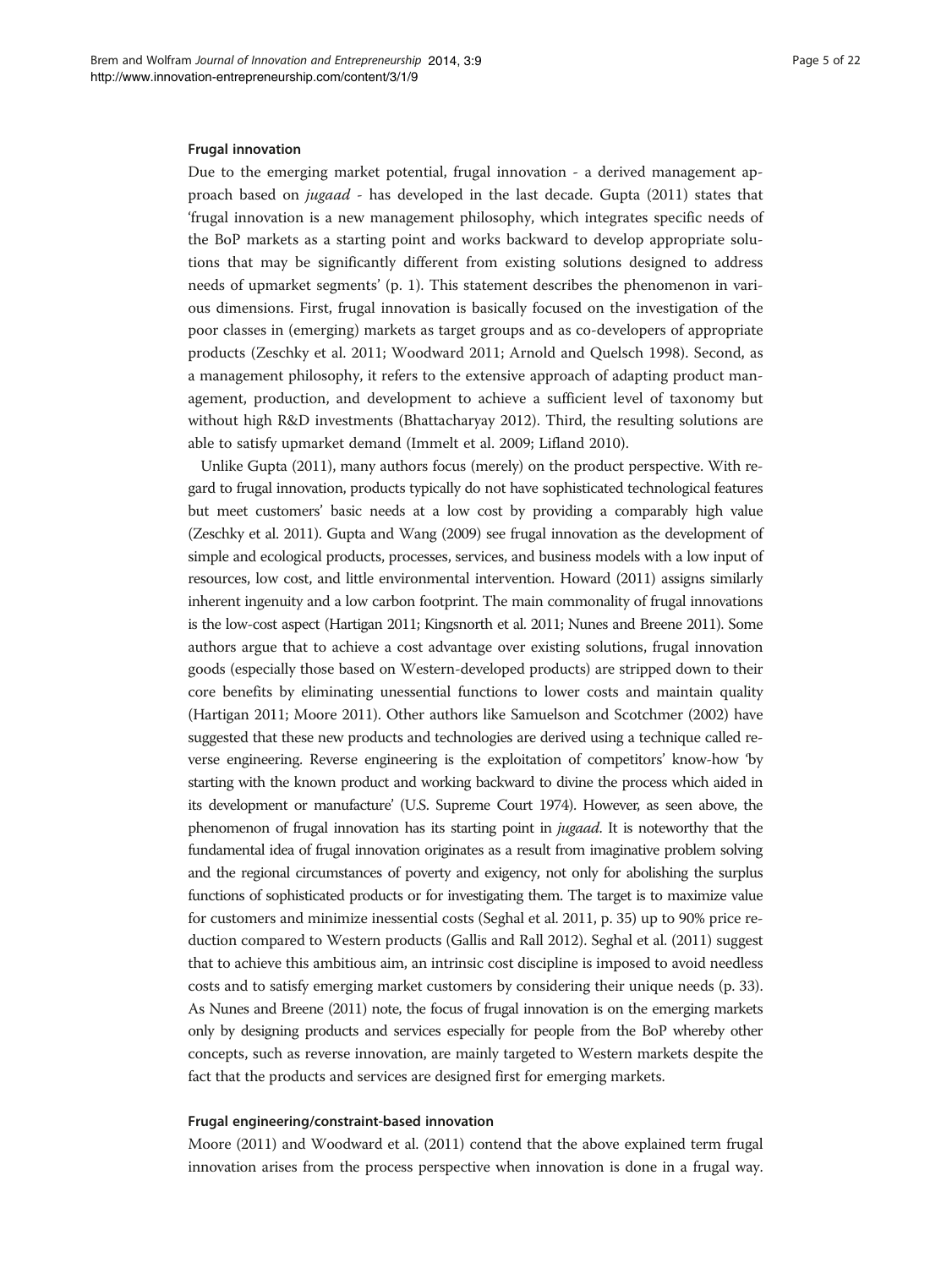However, this is known as frugal engineering or constraint-based innovation. In this context, it is considered the 'ability to absorb, adapt, and build upon the technologies imported from abroad rather than produce completely novel technologies' (Kumar [2008,](#page-20-0) p. 251) to reduce total cost, accelerate product development (Reddy [2011,](#page-20-0) p. 1), and deliver value for money (Kumar [2008,](#page-20-0) p. 254). Frugal engineering or constraint-based innovation focuses on awareness and a cognitive approach in developing new products, services, and businesses in constrictive conditions (Sharma and Gopalkrishnan [2012](#page-21-0)).

Because innovations address unique needs, the development of appropriate products under constrictive conditions requires a suitable customization of products, processes, and services as well as technology and business models, according to the environment of local customers. Prahalad [\(2012\)](#page-20-0), Varadarajan [\(2011](#page-21-0)), and Sheth ([2011\)](#page-21-0) remind us to consider the perspicacious requirements for innovation in emerging markets, such as affordability, avail-ability, accessibility, and usability<sup>c</sup>, as well creating customer awareness (Prahalad [2012](#page-20-0)). To meet the requirements, Prahalad [\(2006](#page-20-0)) advises collaborative work with both customers and civil society organizations or governments. Altman et al. ([2009\)](#page-19-0) refer additionally to social development players, delivery providers, and local entrepreneurs (p. 47).

Simultaneously, Moore ([2011\)](#page-20-0) argues that frugal innovation goes beyond R&D by increasing the efficiency of the whole supply chain: there is no use of modern technology, no fuel, and no capital investment but a high level of service and adaptation to circumstances in the operating environment (p. 1). Moreover, Gupta and Wang ([2009\)](#page-20-0) highlight that 'the key to leveraging any product or service as a platform for future growth is to treat it as a bundle of capabilities instead of becoming overly constrained by its current features, branding, distribution channels, or targeted customers' (p. 12). Tata Motors, for example, is recognized for its cheap car, the Tata Nano (Tata Motors [2012\)](#page-21-0). The Tata Nano costs about US\$2,500 and is used by thousands of low-income customers. In spite of the low price, the car has passed the European crash-test safety standards. The company's capabilities include insights into customer needs in low-income areas (e.g., India), proprietary technologies, a supplier network, and the internalized philosophy of frugal engineering (Gupta and Wang [2009\)](#page-20-0). Hence, if DMFs want to imitate such a product (or product development), they need to extend their capabilities behind the processes, not just copy the frugal approach.

In summary, the central basis of frugal innovation is to consider emerging markets to be serious markets with potential for sales, as source of resources, and potential points of origin for goods and services demanded worldwide (Chattopadhyay and Sarkar [2011](#page-19-0) p. 44). The products are able to move upmarket to satisfy customers' needs in developed countries as well (Hang et al. [2010](#page-20-0), p. 26). Govindarajan [\(2012](#page-19-0)) states that if 'we can innovate for India we can also simultaneously innovate for the world' (p. 87). Fukuda and Watanabe ([2011\)](#page-19-0) designate the predominant benefit of frugal innovation as enabling a shift of emerging economies from growth driven by consumption into growth driven by investment, which is currently the significant difference between developed and developing economies (p. 91 ff.). As seen above, some EMFs are breaking this new ground yet.

#### Gandhian innovation

Prahalad and Mashelkar ([2010\)](#page-20-0) investigated how companies (in India) innovate and identified three types of what they called Gandhian innovations. The first type is the technology-driven innovation, in which EMFs take advantage of Western technology by creating new business models based on it - with an impact on the industry's dynamics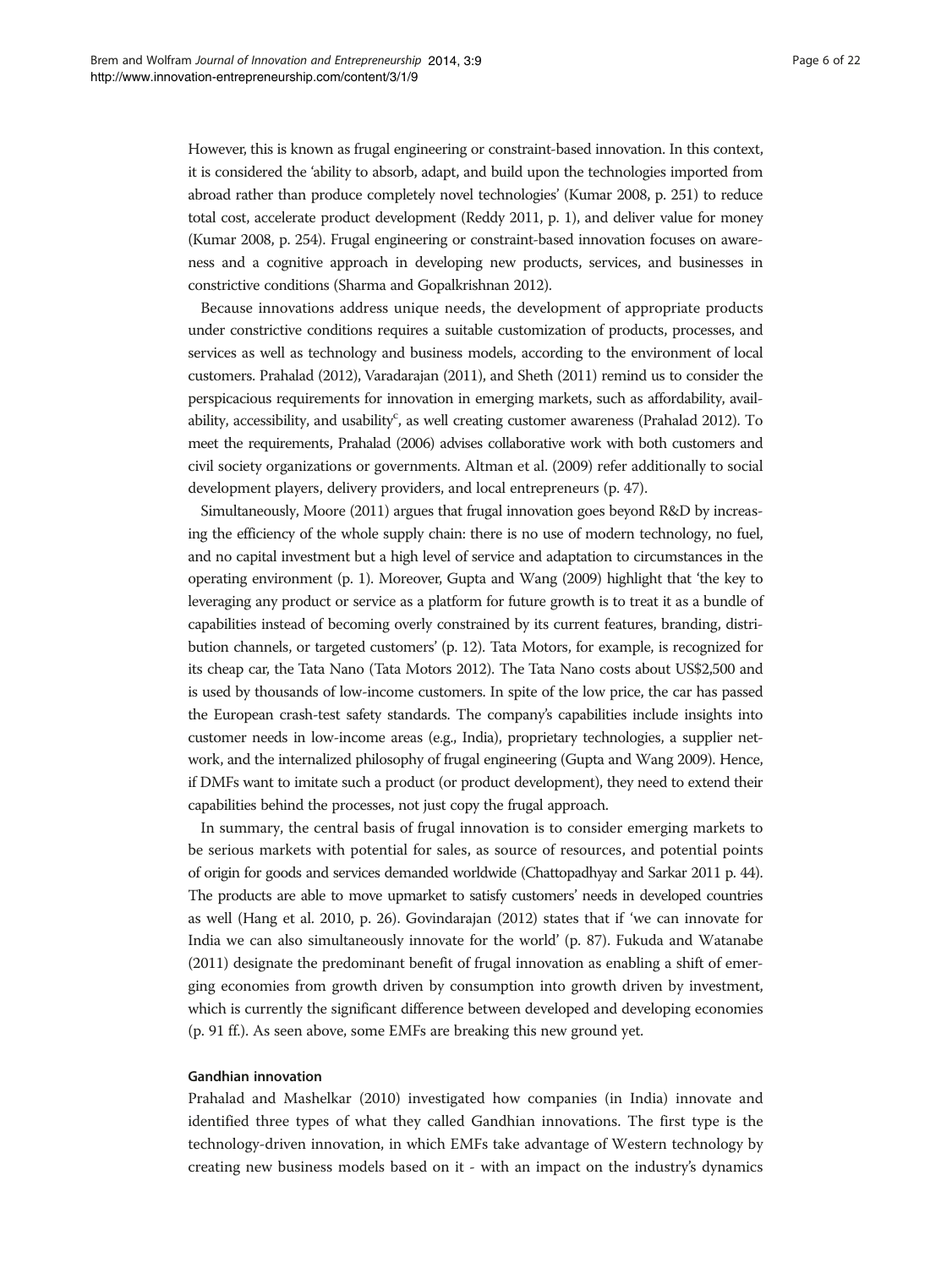(e.g., partitioning work in the IT sector that leads to the outsourcing of assignments from DMFs to Indian engineers or EMFs). The second type is the capability-driven innovation, which involves creating or obtaining new internal capabilities (i.e., technical expertise) to solve problems; collaborations with other companies and R&D are common practices. Tata Motors, for instance, cooperates with numerous technologically advanced companies (Bosch, Johnson Controls, Toyo, Behr, etc.) to develop the appropriate components for their \$2,500 car. The third type combines external technology with the internal capability approach by merging different standard technologies to get advanced products requiring lower production costs. For example, in 2007, Computational Research Laboratories (CRL) developed the fourth fastest computer in the world at a cost reduction of more than 20% compared to other supercomputers, by designing a holistic new design and using off-the-shelf technology (p. 135).

#### Catalytic innovation

A comparison of Gandhian innovation and other traditional approaches reveals the former's stronger focus on the relevance of both external and internal sources (technology, capabilities) of the developer (particularly companies). Prahalad and Mashelkar ([2010](#page-20-0)) extend the Ghandian innovation approaches - focusing either on technology (products) or on processes - by pointing out the different ways of using the source's technology and capability. Further, the authors emphasize the social claim behind the phenomenon: 'Learning to do more with less for more people, we believe, should be the innovator's dream' (Prahalad and Mashelkar [2010\)](#page-20-0). This is done by switching from premium pricing and abundance to affordability and sustainability to make products and services accessible to the world's populace. Christensen et al. ([2006\)](#page-19-0) call these novel practices 'catalytic innovations,' which are based primarily on social change rather than on maintaining the status quo through the development of new products by existing players and partners (see also Munshi [2010\)](#page-20-0). The social entrepreneurs engaging in catalytic innovation aspire to increase the social wealth of poor customers by creating 'scalable, sustainable, system-changing solutions' (p. 96). Five qualities are assigned to catalytic innovators: First, they push social change in a systematic way by using economies of scale and replication. Second, they fulfill needs that are served badly or not at all. Third, they offer low-cost solutions with performance that is reduced but still sufficient for customer satisfaction. Fourth, they explore unusual resources such as volunteer manpower, donations, and intellectual capital that were not considered attractive by the competition. Fifth, they are underestimated or ignored by present competitors (Christensen et al. [2006](#page-19-0) p. 96 ff.). Considering these qualities, the analogy between catalytic innovation and frugal innovation is recognizable, but for catalytic innovations emphasis on small, unnoticed competitors and social change is added. The Grameen Bank of Bangladesh, which offers microfinance in India, is an example of catalytic innovation. The bank's microfinance business loans help small entrepreneurs at the BoP to start up their own businesses. No one intended to 'invest' in people or businesses at the BoP. Surprisingly, the default rate is below 3%, which, compared to the 5% default rate of credit card issuers in the USA, turns out to be very good (Mohan and Potnis [2010\)](#page-20-0).

#### Grassroots innovation

The consideration of businesses' social responsibility is also a significant issue in grassroots innovation, which is characterized by social integrity and poor people being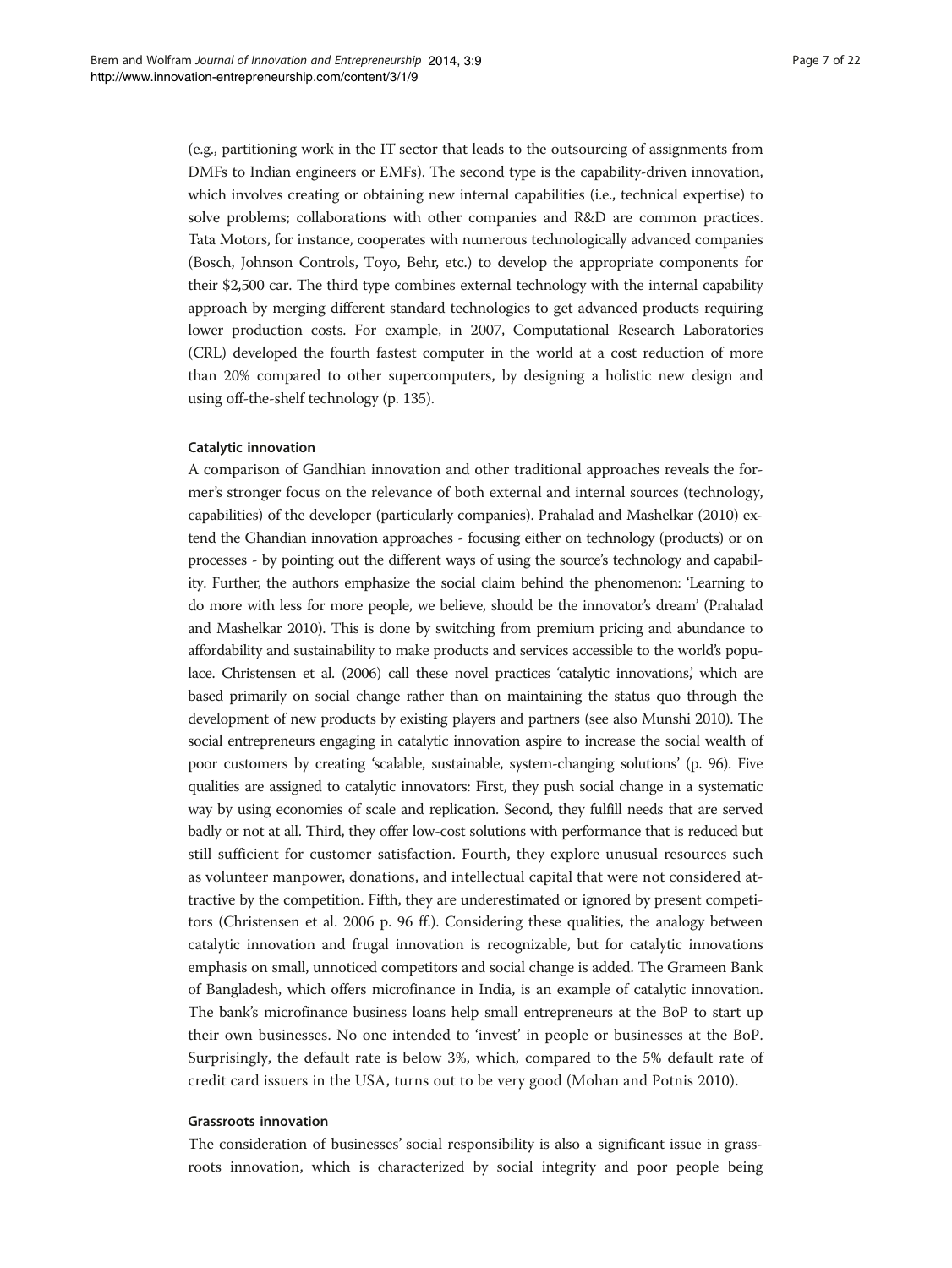considered inventors. The inventions are primarily designed to reduce or eliminate drudgery and are created by local people with the available resources (Gupta [2008,](#page-20-0) p. 58). Thus, grassroots innovation is similar to *jugaad*. However, the additional aspects of networking and ecological comprehension, as being an important factor in grassroots innovation, are missing in the concept of *jugaad*. Networking is important because advancing innovations at the 'grassroots level' - particularly in rural areas where science, policy, and demand hardly meet - requires intensive communication between local persons, which plays an important role in encouraging 'little science' (Gupta [1999,](#page-20-0) p. 1 ff.). In the 1990s, a social network called the Honey Bee Network was established to advance small inventions by farmers who had creatively solved local problems by creating a platform to reward their creativity and spread their knowledge through a database (Fukuda and Watanabe [2011;](#page-19-0) Gupta [1997](#page-20-0)). Furthermore, the database provides information on the availability of solutions and inventive sources across borders, including an overview of great inventors and their locations (Kastelle and Steen [2010\)](#page-20-0).

Seyfang and Smith [\(2007\)](#page-21-0) extend this concept by adding a 'green' component: '[it] describe[s] networks of activists and organizations generating novel bottom-up solutions for sustainable development and sustainable consumption; solutions that respond to the local situation and the interests and values of the communities involved. In contrast to mainstream business greening, grassroots initiatives operate in civil society arenas and involve committed activists experimenting with social innovations as well as using greener technologies' (p. 585).

As in jugaad, Seyfang and Smith's approach is driven by individuals and groups of people and is organized locally. Therefore, the coordination level is low, collaborations are based on 'social capital rather than formal organizations,' research competence is application-oriented, and specialization is weak (Cooke and Memedovic [2006,](#page-19-0) p. 8). In contrast, the Honey Bee Network at least resolves the organizational gap by expanding the number of participants and improving organization using modern communication channels to transfer knowledge among local, national, and even international individuals and groups. For emerging markets, the transfer of knowledge or technology between groups/ companies/economies is the crucial point of the term discussed in the following section.

#### Indigenous innovation

The little research that has been undertaken on indigenous innovation focuses on the macro-economic level and addresses the inherent difficulty of increasing benefits from international trade for developing countries. In the context of international R&D activities, indigenous innovation research considers technology transfer between enterprises in advanced and developing countries as well as the resulting effects for the domestic economies in developing countries, or spillover effects (Fu and Gong [2011](#page-19-0); Schwaag Serger and Breidne [2007\)](#page-21-0). Fu and Pietrobelli ([2011](#page-19-0)) identify a congruent level of indigenous knowledge (absorptive capacity) based on local R&D in the developing country as necessary for gaining economical benefits from foreign technology transfer. Indeed, shared R&D activities among indigenous companies (e.g., EMFs in China) support technological advancement without serious problems; contrary to popular belief, the benefits of R&D activities by foreign-invested enterprises are debatable. Considering indigenous innovation, R&D activities by foreign companies within emerging markets have a negative effect on technological change because of inadequate technology in the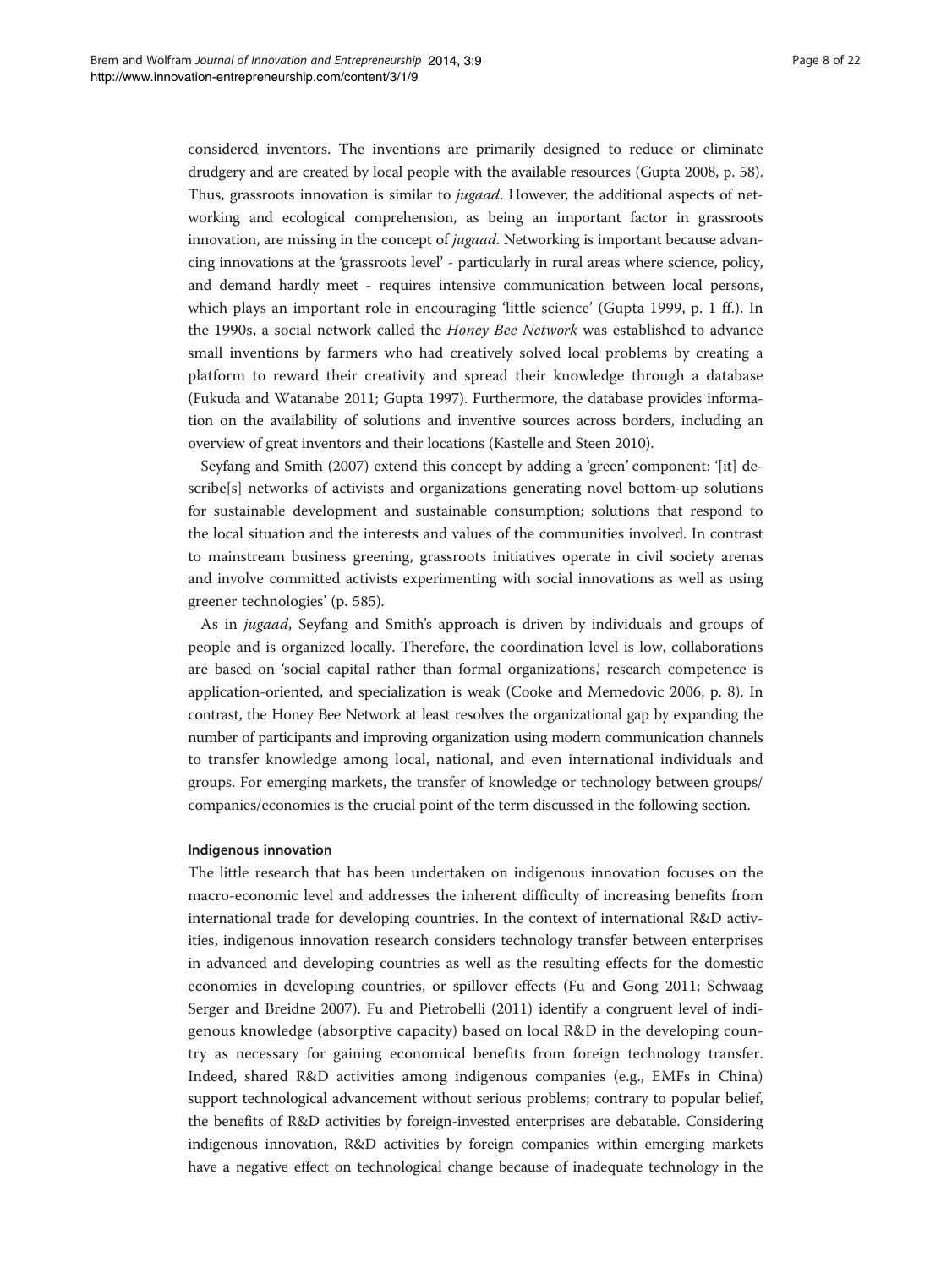domestic industry and/or increased competition for limited domestic experts. However, in the second step, these foreign R&D activities positively affect the domestic economy by increasing the inflow and diffusion of superior knowledge and technology (Fu and Gong [2011\)](#page-19-0). Nonetheless, Fu and Pietrobelli [\(2011\)](#page-19-0) consider foreign technology inflows as a complement, and not as a substitute for indigenous technology, because of its strengthening of the absorptive capacity for human capital, including the additional R&D expenditures in the emerging market. The technology transfer (or spillover effect) is only effective if there is human capital which is able to absorb the new knowledge. An investigation of the technological capabilities of developing countries revealed that indigenous EMFs are often creators of technology in several sectors. They export to middle-income countries, especially to economies with similar factor endowment and technological levels (Fu and Gong [2011\)](#page-19-0). To operate in the developed world, emerging economies must change their present factor endowment by pushing their technological knowledge and capabilities. Accordingly, China's gross domestic expenditures on R&D increased by 855% between 1995 and 2008, whereas the R&D expenditures in Europe increased by only 50% (European Commission [2011](#page-19-0), p. 45).

From the opposite perspective, DMFs are encouraged to analyze and discuss the absorptive capacity of the chosen market and the innovation capability of the local company as a partner before pushing forward to internationalize their R&D. However, considering the increasing competition in emerging markets, DMFs also need to grow economically, culturally, and socially in these emerging markets to protect their positions in their home markets. Otherwise, ambitious competitors like Tatas and Mahindras will disturb their market positions in the developed world (Govindarajan [2012](#page-19-0)). Finally, indigenous innovation is the scientific reference point for discussions about different understanding of the term innovation as well (Brem [2009\)](#page-19-0).

#### Reverse innovation

Foreign R&D undertaken by DMFs to create frugal products for emerging markets which are also sold in developed markets is called reverse innovation (e.g., The Economist [2010b](#page-19-0); Saraf [2009\)](#page-20-0). This term is commonly used in the press (e.g., Howard [2011\)](#page-20-0), but not much research has been done on this phenomenon so far - at least, not that has been published in scientific journals.

Nunes and Breene [\(2011](#page-20-0)) distinguish between frugal innovation and reverse innovation as follows: frugal innovation is designing offerings specifically for low-income market segments, while reverse innovation is developing and selling new products in emerging markets as a first step and then modifying these products for sale in developed countries. This distinction is important: reverse innovation is the main challenge for DMFs because of the increasing importance of R&D in developing markets, whereas competition takes place worldwide (Agarwal and Brem [2012](#page-19-0); Singhal [2011\)](#page-21-0). Therefore, the traditional value creation approach of DMFs is turned upside down, with a very high level of future competition. While the common 'glocalization' approach involves developing products centrally in developed economies for the rest of the world, reverse innovation decentralizes (at least) the product development of DMFs by settling people and resources in the local markets and giving them the responsibility of product development and sales and support (Immelt et al. [2009,](#page-20-0) p. 56 ff.).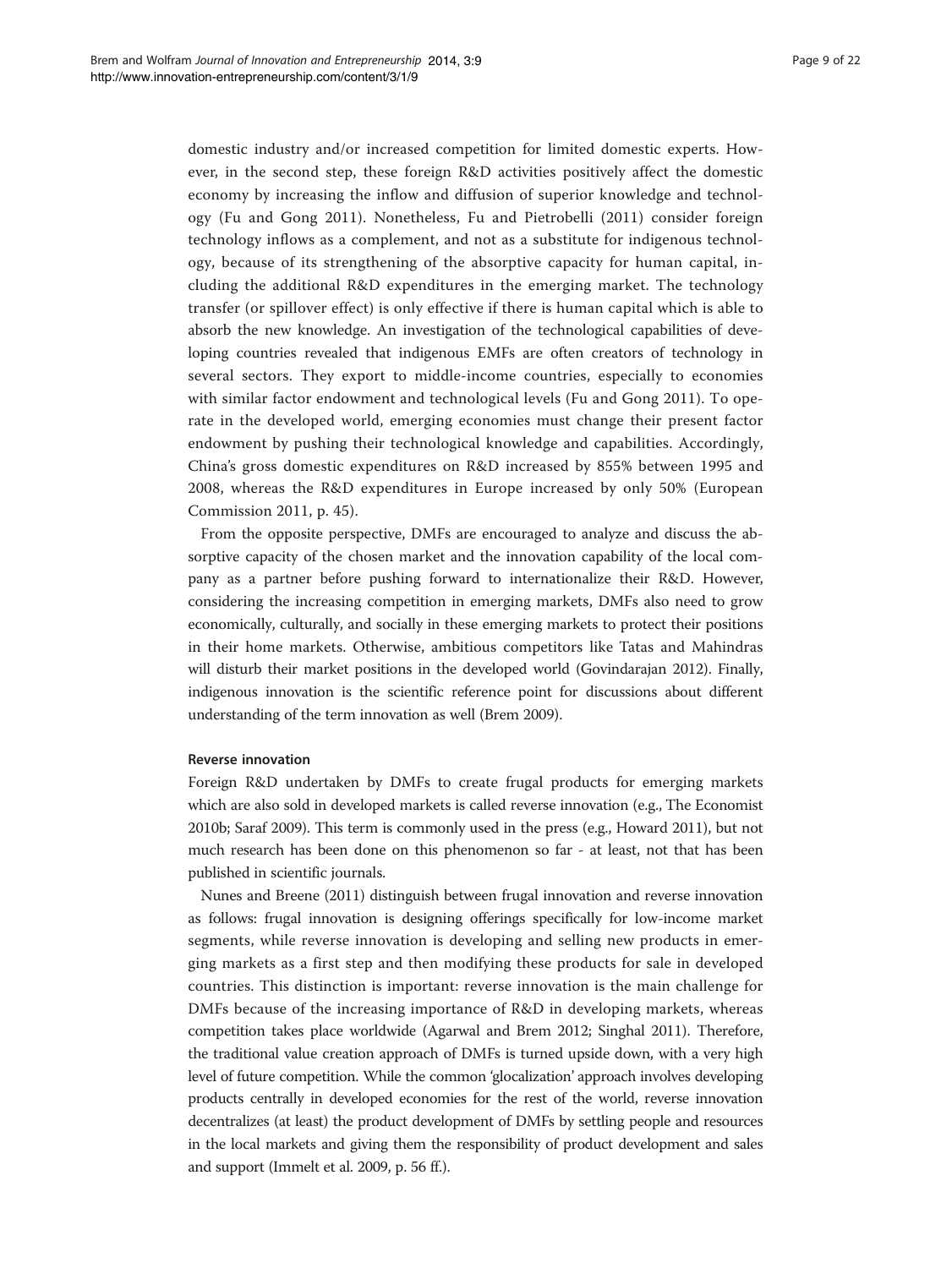#### Gaps between NPD in DMF's and the frugal approach

Therefore, the whole product development process needs to be reconsidered from scratch, especially for DMFs (The Economist [2010a;](#page-19-0) Seghal et al. [2010\)](#page-21-0). As mentioned above, the simple approach of abolishing the surplus functions of highly engineered products is insufficient - the existent capabilities of emerging market ecosystems are crucial. Trimble [\(2012,](#page-21-0) p. 19 ff.) identified five gaps that differentiate the conditions of the developing world from those of the developed world. First, the performance gap mentioned above is a result of the 'good-better-best' approach by DMFs. While providing the best products to solvent customers in the developed world, companies try to cut their products from best to good, or even fair, to offer them in emerging markets.

The infrastructure gap is the second pitfall: there are insufficient products and services (communication, transportation, banking, education, etc.) for the offerings that depend on this infrastructure. Accordingly, the offerings have to meet emerging market infrastructure needs through an adjustment of the innovation strategy to create appropriate products, e.g., General Electric's low-cost electrocardiogram with long battery life.

The sustainability gap deals with the opposing forces of economical success and environmental sustainability. In emerging markets in particular, the consequences of this gap are drastic and sustainable technology, such as electric mobility, is required. The next obstacle is the regulatory gap - regulation can be helpful or obstructive. On the one hand, incomplete regulations in emerging markets do not foster innovation efforts, but overregulated markets can increase prices needlessly.

The final gap is preferences. Differences in nature, climate, aliments, environment, etc. lead to divergent behaviors, habits, and preferences that have to be kept in mind. In reconsidering the gaps, the aim of Western R&D has to be the treatment of emerging markets as unique customers with unique needs and unique full-product solutions.

These brief insights provide an overview of interesting aspects about the creation and development of new products and services for and in both emerging and developed markets. In the following chapter, we propose a conceptual framework based on the discussion in this chapter.

#### Alignment of terms

The following approach involves the development of a conceptual framework that explains the relationships between the terms. This analysis and development is based on the traditional scientific method of inquiry (Hempel [1965;](#page-20-0) Kuhn [1962\)](#page-20-0) including three stages - theory conception and articulation, empirical testing and refinement, and theory affirmation and extension. In this paper, the focus is on theory conception and articulation to develop a conceptual framework.

#### Methods

The approach of MacInnis [\(2011,](#page-20-0) p. 137 ff.) is used to build the theory's conception and articulation. This approach includes four steps: (1) identification - exploring characters, (2) delineation - describing characters, (3) differentiation - discovering analogies and distinctions between the terms, and (4) advocating - implications for theory and practice.

In order to identify and explore essential attributes of each concept, all abovementioned academic articles (119) as well as a selection of 43 articles in press are investigated which contained detailed information of the terms supporting our delineation process of attributes.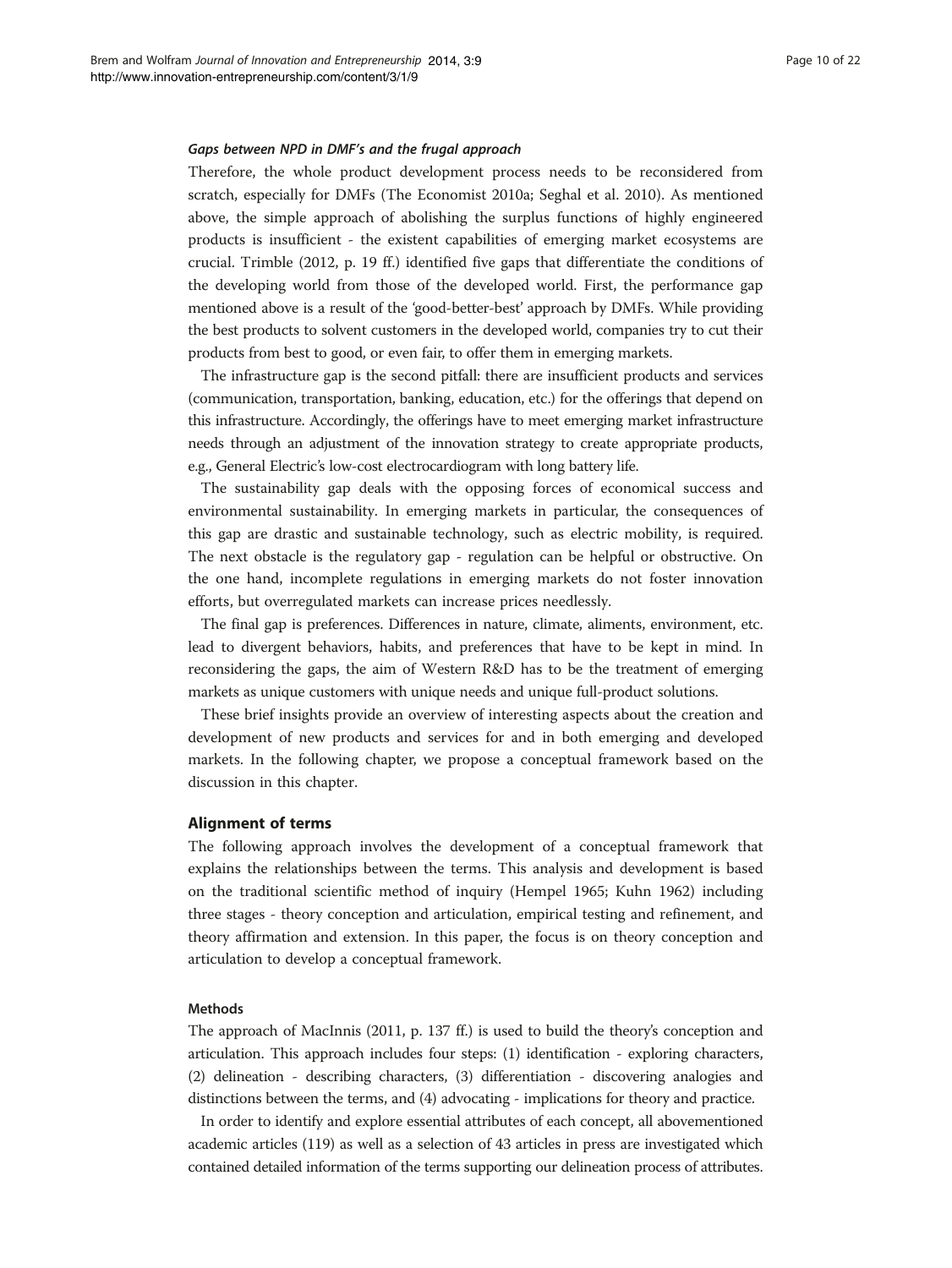In this delineation process, Holsapple and Moskowitz ([1980,](#page-20-0) p. 84) propose the 'identification of generalizations.' It involves the derivation of general categories that can be identified within specific explanations where attributes can be clearly aligned to. Subsequently, comprehensive understanding of the terms is supported by their differentiation. The differentiation is realized by establishing scales within the established categories in order to identify analogies and distinctions by classifying single terms.

Finally, results are summarized and practical implications are presented.

#### Analysis and results

#### Identification: exploring attributes

By screening the relevant publications, frequently occurring attributes stated as definition or description in the articles mentioned are examined and counted. The most mentioned attributes assigned to every term are briefly presented below.

For jugaad, because of the area of origin (rural areas of India) and its poor inhabitants (slum dwellers), the environment is defined as the BoP, where people live on a shoestring. Therefore, products have to cost less money - i.e., by dint of frugality by using limited resources and inventive problem solving with low taxonomy in a short time.

For frugal innovation, the BoP is seen as a potential market where sales might be gained and new competition arises. Products made and processes designed in other markets do not play a dominant role. The frugal innovation approach is predominantly product-oriented to cut costs for materials or processes through frugality and simplicity that includes, partially, an ecological idea.

Frugal engineering and constraint-based innovation are accomplished predominantly at the BoP, are process-oriented, and address the 'how to do' within corporate R&D on the basis of a frugal approach. Thereby, the focus on R&D processes leads to the effort to cut costs and increase efficiency. In exchange, appropriate internal capabilities have to be created or modified.

Gandhian innovation also focuses on the BoP, frugality, and simplicity but gives much more attention to creating and modifying internal capabilities and using external technology through technology transfer.

Grassroots innovations are similar to jugaad - they are rather problem-oriented and involve inventive problem-solving and frugal approaches - but are organized through online networks that simplify the knowledge transfer among inventors at the BoP. Furthermore, the concept comes along with ecological targets and claims social responsibility for people at the BoP.

As in grassroots innovation, catalytic innovations have a social claim, but that claim is characterized by changing existing business patterns into 'scalable, sustainable, system-changing solutions' (Christensen [2006](#page-19-0), p. 96) for people at the BoP by using frugal approaches.

The last two terms differ a lot from the described ones. Indigenous innovation is more about how emerging markets (especially the BoP) benefit from the changing environment and increasing attention from EMFs and DMFs. Therefore, it is focused predominantly on the knowledge transfer (especially on inherent spillover effects) and creating or appropriately modifying internal capabilities.

Reverse innovation includes actions opposite to those described for the previous terms by using the BoP as source of inventive problem solving (frugal approaches) to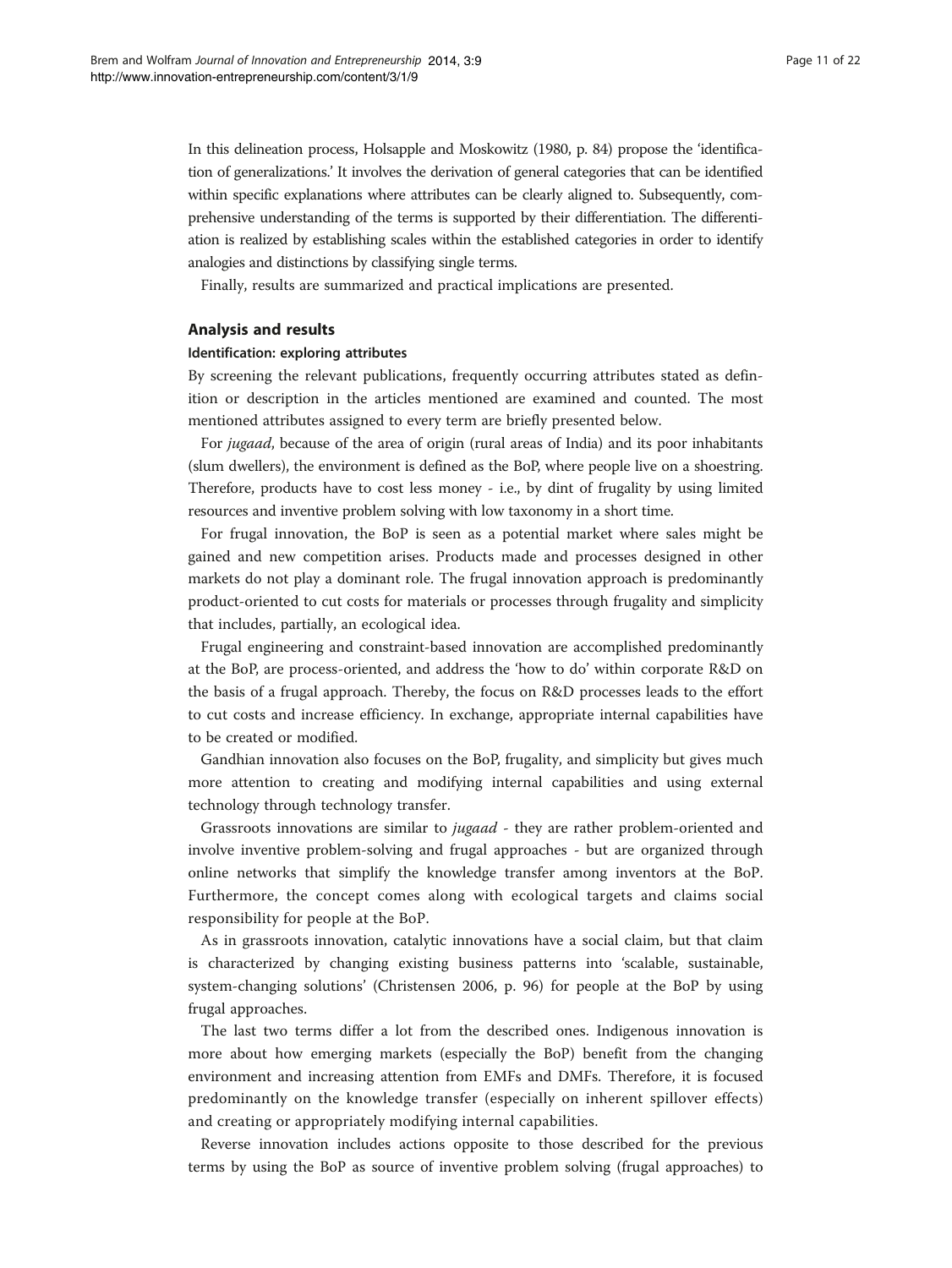satisfy local demands with locally developed products (product orientation) and searching for demand in developed markets.

The stated attributes are consolidated in Figure [2](#page-12-0) (see below).

It is evident that a BoP focus can be observed in almost every concept described, as does a frugal approach expressed in terms of frugality, simplicity, or ecological or social aspects. However, the terms differ in terms of the orientation of problem, product, or process. Within these terms, certain delineations have to be made to gain explicit insight into their attributes.

#### Delineation: aligning attributes

Hereby, categories are used to reflect the real world by 'often imageable stimuli that become prototypes' (Gabora et al. [2008,](#page-19-0) p.89; Rosch [1999](#page-20-0)). Jugaad is considered as a prototype, and all related attributes are used as basic description of the phenomenon. In order to structure all attributes, categories are introduced which are able to include all accompanied attributes. It is quite important to mention that all selected categories have to be disjunct so that no attribute can be aligned to more than one category (Hsieh and Shannon [2005\)](#page-20-0). The used categories are built from four key factors in new product development (NPD) which were developed by Shum and Lin ([2007](#page-21-0)) who analyzed 14 benchmarks and 25 best practice studies. The key factors are market orientation, resources and stimulus, organization for collaboration and communication, as well as strategic fit and shared vision. Since *jugaad* is an improvisational approach, the key factors strategic fit and shared vision need to be neglected in this investigation.

In consideration of jugaad, all abovementioned attributes are listed in Table [2](#page-12-0). Furthermore, the defined categories need to be transformed in measurable categories in order to compare further terms (frugal innovation, etc.) in regard to jugaad.

As shown in Table [2](#page-12-0), the measurable categories are sophistication, sustainability, and emerging market orientation. The different types of innovations can be evaluated and assigned to these categories in order to differentiate them from each other.

#### Sophistication

The considered attributes reflect a certain object with a specific degree of sophistication and complexity. It plays a role in matters of coordination or communication as well as to achieve a minimum level of taxonomy and discipline within the terms. The sophistication of a term is evaluated by the complexity of inherent processes as well as the interaction of the categories involved (communication and coordination level).

#### **Sustainability**

The attributes involve up to two claims: social and ecological responsibility. The claims are considered equivalent. The terms investigated contain both, one, or none of these claims.

#### Emerging market orientation

The terms vary concerning emerging, developed, or international markets in matter of sales or supply market.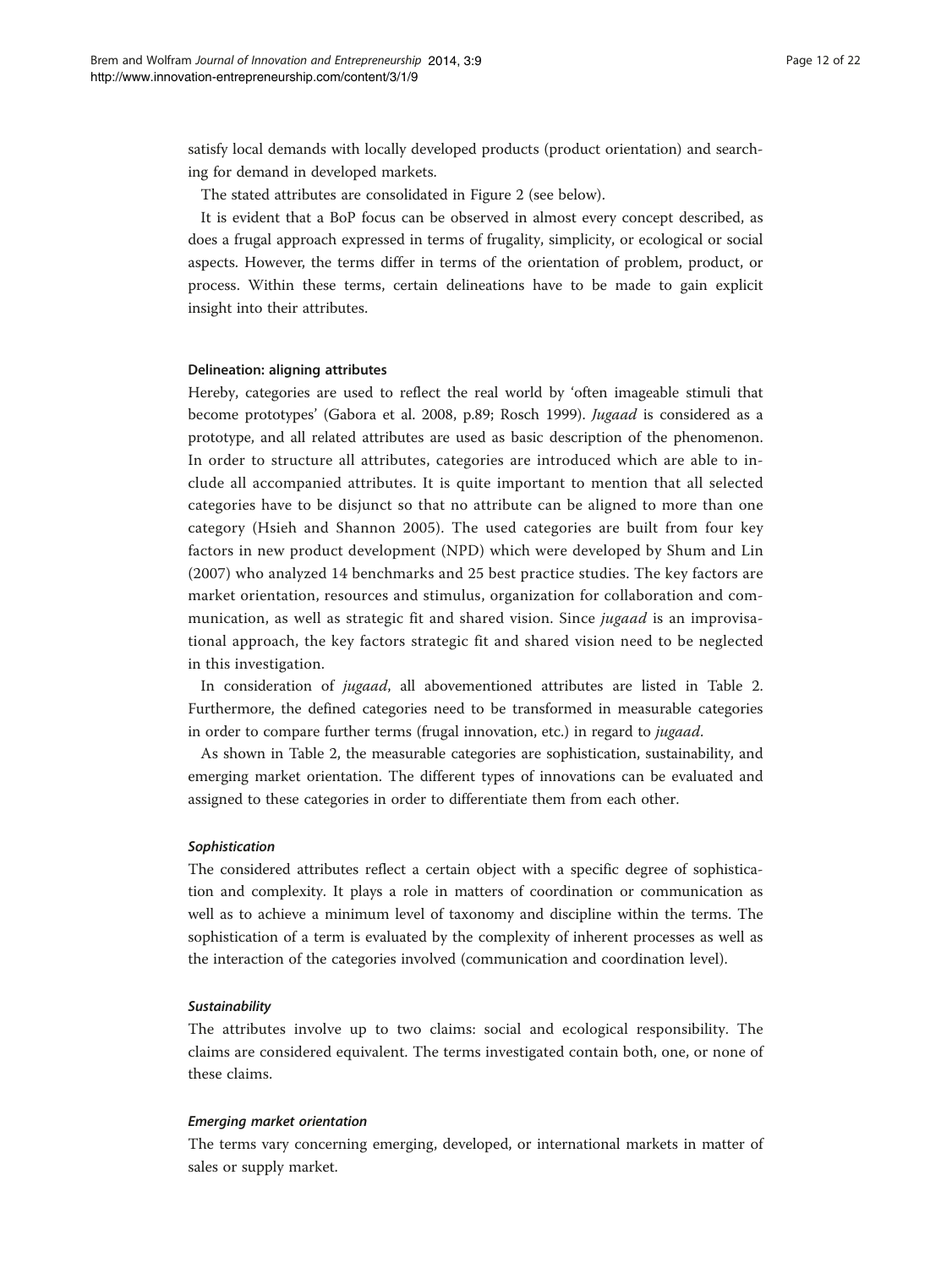<span id="page-12-0"></span>

#### Differentiation: analogies and distinctions between the terms

The terms are classified according to the abovementioned categories to depict the analogies and distinctions between them. To classify a term as belonging to one category, the categories are graded in a qualitative scaling. Based on the scale and the included evaluation of the terms, specific tendencies and attributes of the terms are revealed.

#### Sophistication

In order to facilitate the evaluation, the classification for sophistication is scaled as low/ medium/high (see Figure [3\)](#page-13-0). Low indicates that almost no coordination or systematic communication is accomplished for the actions involved in the terms (for example, from the description of jugaad, which is an improvised approach that lacks in taxonomy and discipline → low level). Medium demands at least a minimum level of communication between people of the same group to coordinate them and to fulfill the requirements of an action. Stated processes of the terms within literature are involved in achieving a sufficient level of taxonomy. High refers to a sophisticated level of coordination, communication, and process complexity - without the coordination of high complexity, the concept cannot be applied.

Jugaad and grassroots innovation are accomplished intuitively (or, at least, without structured processes and approaches) by giving preferential consideration to problem solutions in the direct environment (Gupta [2008](#page-20-0); Kingsnorth et al. [2011\)](#page-20-0). Because of this intuitive approach, jugaad relies on improvisation and imaginative problem solving and no stated (documented) reproducible process can be evaluated. The functional reliability of a technical solution cannot be verified because of missing processes and the lack of communication involved in the first step. Hence, jugaad is assigned a very low level of sophistication.

Grassroots innovation is similar to *jugaad* but involves systematized communication through networks and communities through coordinated interaction between national

| $\frac{1}{2}$ and $\frac{1}{2}$ and $\frac{1}{2}$ and $\frac{1}{2}$ and $\frac{1}{2}$ and $\frac{1}{2}$         |                                                                    |                             |  |  |
|-----------------------------------------------------------------------------------------------------------------|--------------------------------------------------------------------|-----------------------------|--|--|
| Description from literature analysis                                                                            | Key factor                                                         | Measureable category        |  |  |
| Bottom of pyramid (BoP) $\rightarrow$ emerging markets                                                          | Market orientation                                                 | Emerging market orientation |  |  |
| Inventive problem solving, low taxonomy, complexity<br>reduction, cost-effectiveness, usefulness, quick results | Organization for collaboration Sophistication<br>and communication |                             |  |  |
| Frugality, constrained resources, scarcity, exigency                                                            | Resources and stimulus                                             | Sustainability              |  |  |

#### Table 2 Jugaad as prototype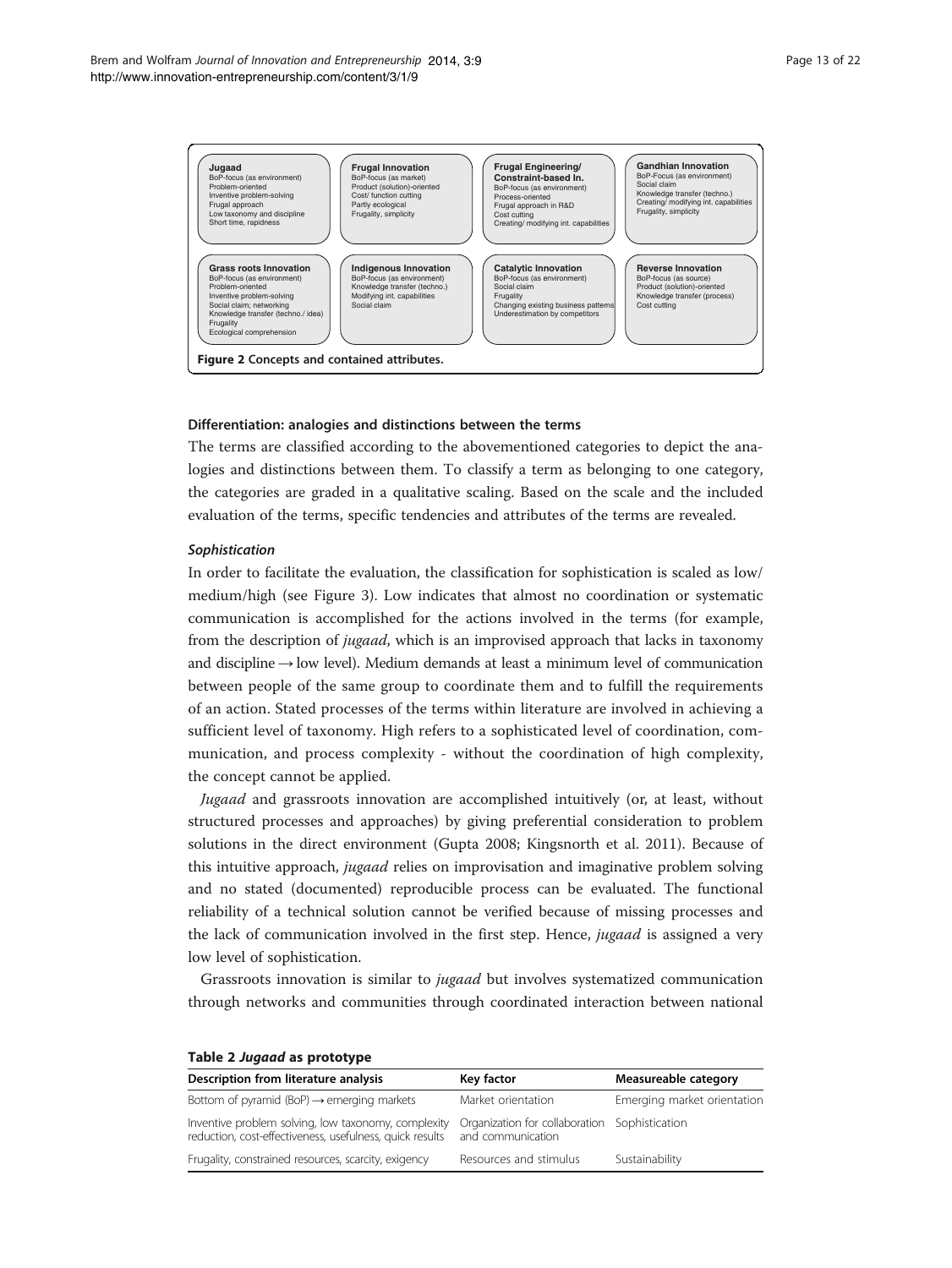<span id="page-13-0"></span>

and international inventors. The means of communication in such networks can range from simple Internet blogs, where guests post their newest inventions, to sophisticated networks, where the creative work of local inventors is presented. Owing to its common appearance as a platform for simple communication, grassroots innovation is assigned to a lower level of sophistication.

Frugal engineering/constraint-based innovation and indigenous innovation focus on processes within product development, including the inherent knowledge transfer from developed to emerging markets (Kumar [2008;](#page-20-0) Moore [2011;](#page-20-0) Schwaag Serger and Breidne [2007\)](#page-21-0). Indigenous innovation is centered predominantly on the spillover effects of trade and shared R&D activities (Fu and Gong [2011\)](#page-19-0), whereas frugal engineering focuses on product development in general with an eye for potential savings (operational sight) - external knowledge transfer is only one opportunity (Reddy [2011\)](#page-20-0). In this vein, the complexity of inherent processes and interaction is definitely higher in indigenous innovation than in jugaad or grassroots innovation, and a mid-range level of sophistication is achieved.

Frugal innovation and Gandhian innovation involve more perspectives. Owing to the short history of frugal innovation, it cannot be assigned to any one level of sophistication. Some authors assign frugal innovation to the product perspective (Gupta [2011](#page-20-0); Hartigan [2011;](#page-20-0) Kingsnorth et al. [2011](#page-20-0)) and others to the process perspective (Woodward [2011](#page-21-0)), while still others declare that frugal innovation comprises products, processes, and business models (Moore [2011;](#page-20-0) Prahalad [2006\)](#page-20-0). Therefore, frugal innovation has low sophistication at the product perspective and is in the mid-range for the process perspective and business models.

Gandhian innovation is also novel at the product perspective (designing new products by using and transforming existing technology) and the process perspective (development by establishing R&D networks) and establishes new business models around existing products (Prahalad and Mashelkar [2010\)](#page-20-0). Hence, Gandhian innovation is assigned to low and mid-range sophistication.

Catalytic innovations exist on the product perspective (low price, lower performance), the process perspective (high scaling and replication), and in business models; involve new concepts using unusual resources; and serve new clients, e.g., as in microfinance. Therefore, catalytic innovation is predominantly assigned to the mid-range taxonomy.

Finally, reverse innovation focuses on product development (as product and process perspective) in emerging markets and a return of new products to developed markets (business model) (Immelt et al. [2009\)](#page-20-0). Hence, its concept includes other terms like frugal innovation, frugal engineering, and Gandhian innovation, and it additionally turns the geographical value-added process upside down by developing products in emerging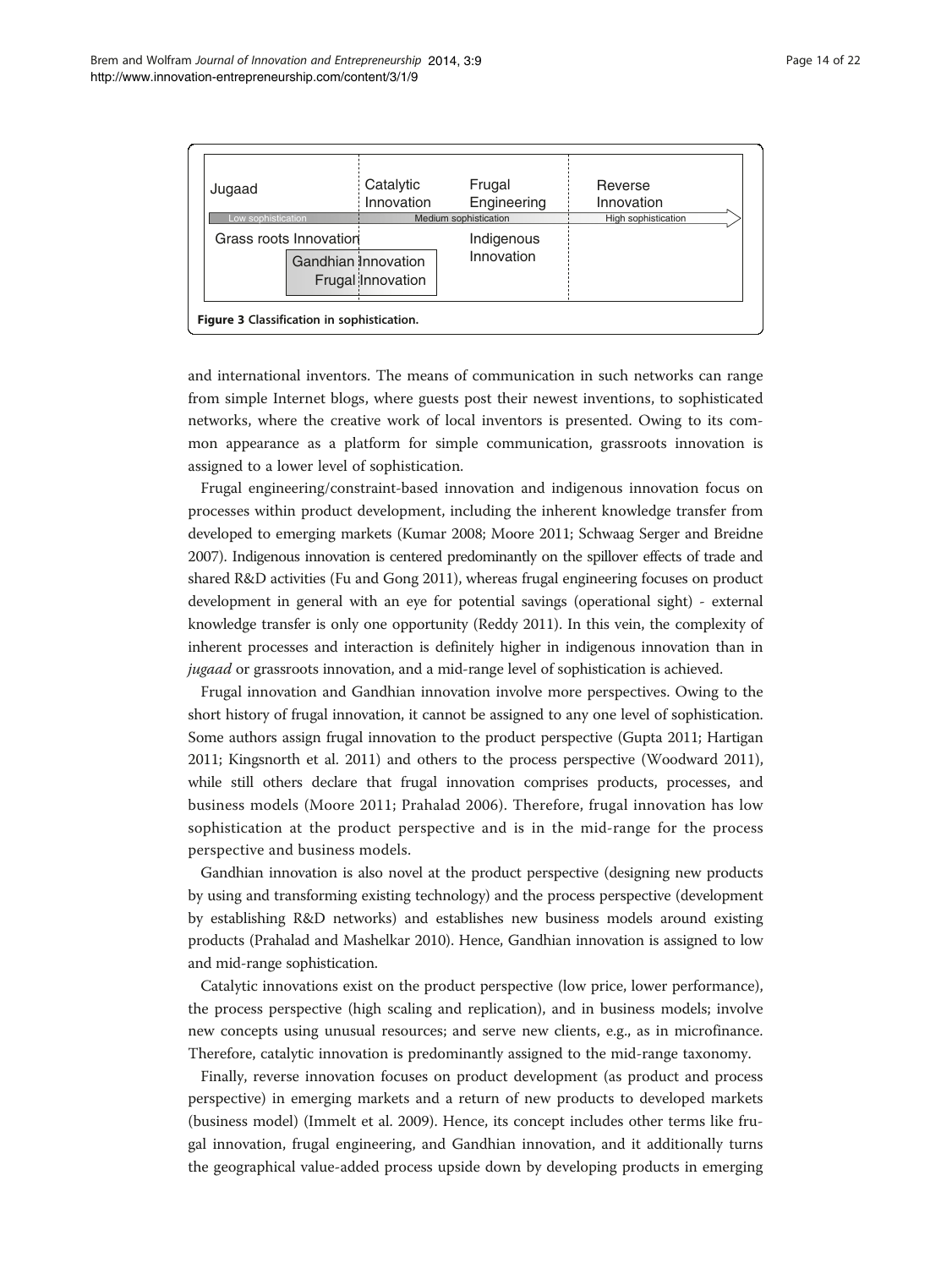markets and spreading them out to the rest of the world. Because of this combination of several concepts, reverse innovation is assigned to the highest level of sophistication.

#### **Sustainability**

When considering the terms regarding sustainability, they can be divided into three levels. In the first level, the examined concept has no or little social (s) or ecological (e) sustainability. In the second level, the examined concept has one of these forms of sustainability as a central component. In the third level, the concept focuses on both social and ecological responsibility.

As shown in Figure [4,](#page-15-0) jugaad, reverse innovation, and frugal engineering (including constraint-based innovation) involve neither social nor ecological efforts as central attributes (Radjou et al. [2011](#page-20-0); Reena [2009;](#page-20-0) Saraf [2009](#page-20-0)). These terms are focused on economical, technical, or personal processes and approaches without considering the environment in a social or ecological way (Brem and Ivens [2013\)](#page-19-0).

Frugal innovation is assigned to the second level, as ecological effort is an important attribute (Gupta and Wang [2009](#page-20-0); Howard [2011\)](#page-20-0). Gandhian innovation, catalytic innovation, and indigenous innovation are all assigned to the second level because they feature social responsibility, especially in terms of emerging markets and their residents (Christensen et al. [2006](#page-19-0); Fu and Gong [2011;](#page-19-0) Prahalad and Mashelkar [2010](#page-20-0); Schwaag Serger and Breidne [2007](#page-21-0)). The only concept that involves both social and ecological responsibility is grassroots innovation. Seyfang and Smith [\(2007\)](#page-21-0) in particular put a strong focus on the 'green' focus of responding to local situations, interests, and values in local communities.

#### Emerging market orientation

By looking at the market orientation of the types of innovation, we can infer that only some of them serve emerging markets exclusively. Therefore, a classification is accomplished by setting up three levels (see Figure [5\)](#page-15-0). The first is 'emerging markets.' Here, emerging markets are treated as the target market (for NPD and sales) - jugaad, indigenous innovation, catalytic innovation, and Gandhian innovation can be assigned to this level. These terms are predominantly narrowed to emerging markets on behalf of local actors (Christensen et al. [2006;](#page-19-0) Fu and Gong [2011;](#page-19-0) Kingsnorth et al. [2011](#page-20-0); Prahalad and Mashelkar [2010](#page-20-0); Saraf [2009](#page-20-0)). The second level is 'international markets.' This level includes terms that serve both emerging and developed markets - either the concept originated in emerging markets but is applied in both or the BoP is the general focus without a specific sales market direction. Frugal innovation and frugal engineering are based on concepts focused on emerging markets but are also systemized by companies in developed markets. Therefore, both terms are assigned to international market orientation (Gupta [2011;](#page-20-0) Kumar [2008;](#page-20-0) Kumar and Puranam [2012](#page-20-0); Reddy [2011](#page-20-0); Woodward [2011](#page-21-0)). Grassroots innovation includes inventions from individuals or social groups without focusing on emerging or developed markets in particular and is assigned to international market orientation (Seghal et al. [2010\)](#page-21-0).

The last level is 'developed markets.' Here, the included terms primarily serve developed markets; even if the product was dedicated to emerging markets in the first place, the current intention is to serve developed markets. Reverse innovation, for example, involves emerging markets or the BoP as sources but actually explores opportunities in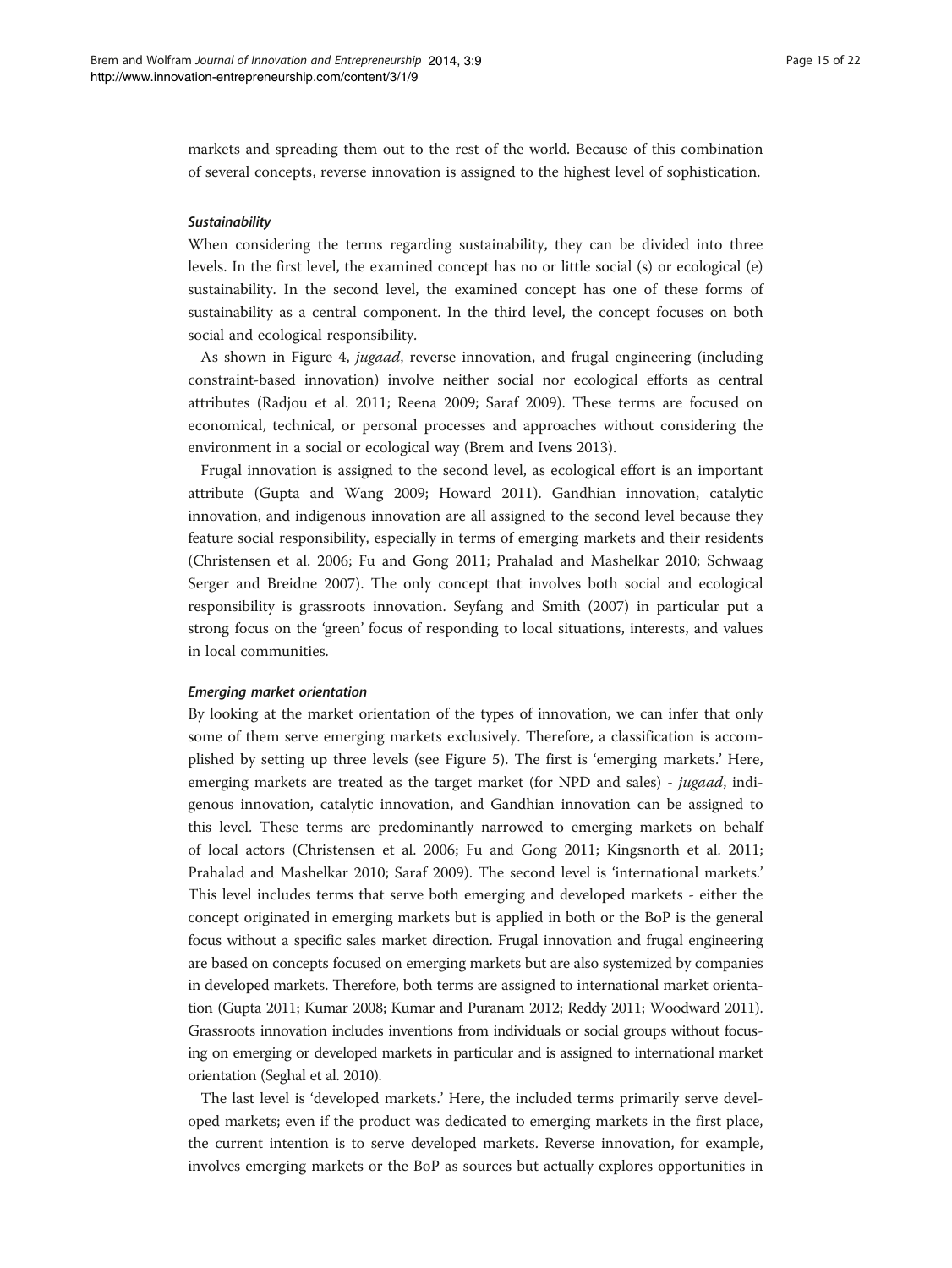<span id="page-15-0"></span>

| Jugaad                | Reverse                                               | Gandhian<br>Innovation $\frac{1}{2}$ Innovation (s) | Catalytic<br>Innovation (s)  | Grass roots<br>Innovation (se) |
|-----------------------|-------------------------------------------------------|-----------------------------------------------------|------------------------------|--------------------------------|
|                       | Low (no claim included)<br>Medium (one claim focused) |                                                     | High (both claims focused)   |                                |
| Frugal<br>Engineering |                                                       | Frugal<br>Innovation (e)                            | Indigenous<br>Innovation (s) |                                |
|                       | Figure 4 Classification in sustainability.            |                                                     |                              |                                |

developed markets (Immelt et al. [2009](#page-20-0)). Hence, the emerging markets are not the real focus; instead, developed markets play a predominant role.

To get a more general view of the categories and the classification of the terms, all previously mentioned classifications are merged into a comprehensive multidimensional view (see Figure [6](#page-16-0)).

In Figure [6,](#page-16-0) it is shown that all three categories vary from one extreme to the other. While reverse innovation is characterized by high sophistication and low sustainable effort to serve developed markets, grassroots innovation has high sustainability and low sophistication to serve developed and emerging markets. All the terms are situated within a framework characterized by the examined categories of sophistication, sustainability, and emerging market orientation.

### General tendencies among terms

Owing to the strong growth of economic power in emerging markets, all the concepts discussed involve either the attempt of EMFs to compete with DMFs in new ways or the reaction of DMFs by adapting their own R&D to global challenges such as competition from emerging markets.

The will and ability of DMFs to open up their corporate R&D to external sources and approaches indicate the increasing need for global R&D that (1) considers emerging markets to be equally relevant to markets in developed economies; (2) assesses these markets as development sites, rather than simply production sites and sales market; and (3) assigns R&D in emerging markets to create innovative products - that is, new products, not only adaptations - to align with existing products. This new point of view changes the approach to current global R&D from its foundations. Even though the concepts have come to prominence only in a very limited circle of companies thus far,

| Reverse<br>Innovation<br>Low (developed market-oriented) | Gandhian<br>Frugal<br>Innovation Engineering<br>Medium (international market-oriented) |                           | Catalytic<br>Jugaad<br>Innovation<br>High (emerging market-oriented) |  |
|----------------------------------------------------------|----------------------------------------------------------------------------------------|---------------------------|----------------------------------------------------------------------|--|
|                                                          | Frugal<br>Innovation                                                                   | Grass roots<br>Innovation | Indigenous<br>Innovation                                             |  |
| Figure 5 Emerging market orientation.                    |                                                                                        |                           |                                                                      |  |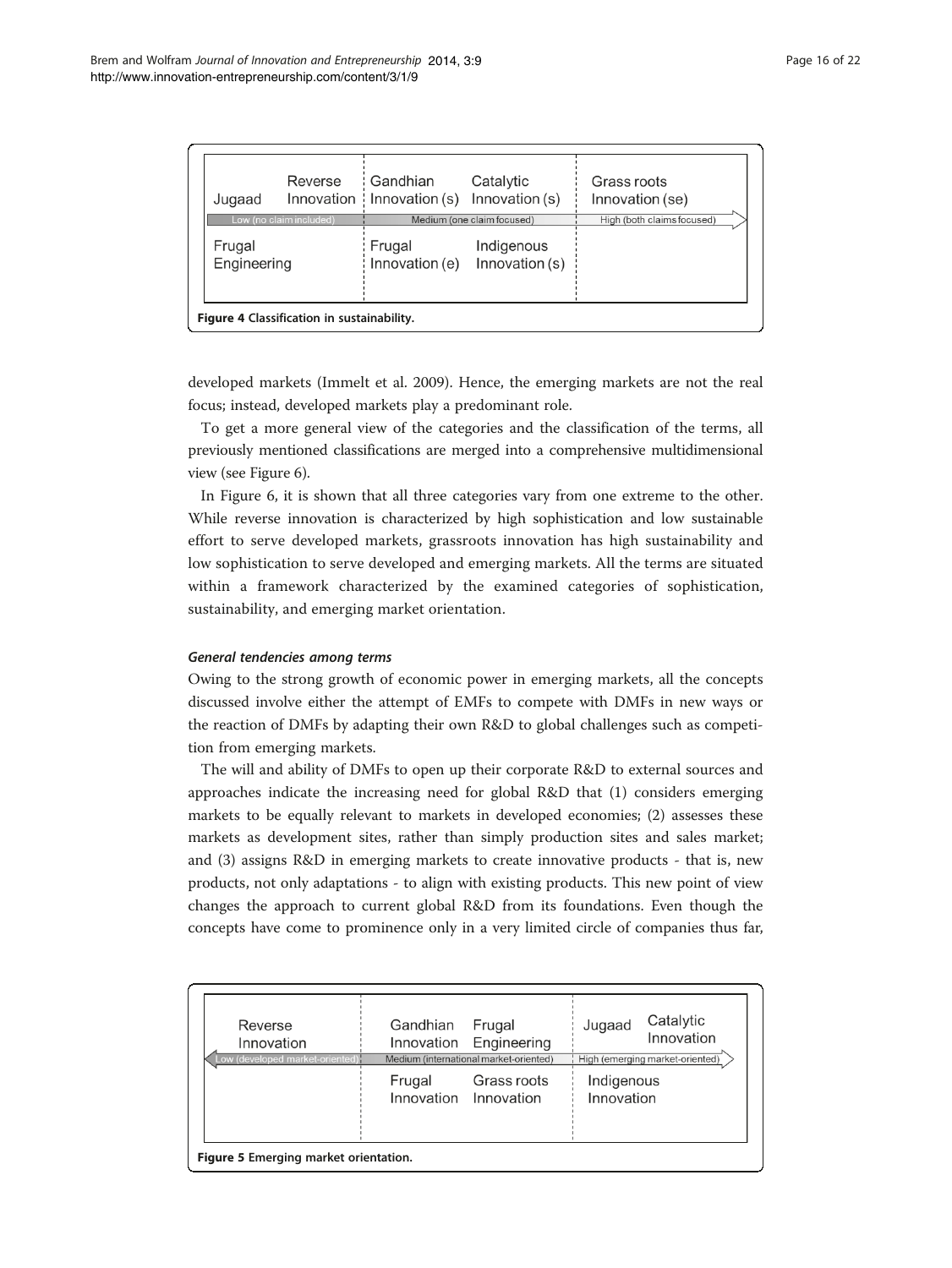<span id="page-16-0"></span>

the first successes indicate the potential of successful products out of emerging markets and may spark interest in global companies.

Another important fact is that sustainability is an essential part of R&D. Ecological impacts, social unrest owing to negligent handling of resources, and social exclusion have major effects on markets, particularly in emerging economies. In order to ease such effects, concepts such as grassroots innovation indicate the capability of corporate R&D to put sustainable development into practice, especially for people at the BoP.

#### Implications for theory and practice

As discussed in the literature review and the introduced investigation, the terms contain many similar and divergent attributes. On one hand, all the terms are closely connected because of their focus on the BoP. On the other hand, every term is characterized by its orientation for purpose, application area (product, process, structure, etc.), or approach (focus, taxonomy, etc.), which leads to high complexity. The missing classification of terms in the past accounts for the small amount of research done in recent years and the differentiated perceptions produced.

Now, the presented framework supports further research in new paradigms for corporate R&D, particularly in relation to emerging markets. This framework enables scholars to compare concepts from developed and emerging markets, to address studies specifically by using consistent terms, and to advance research into the concepts according to their characterization. Especially in building theories and hypothesis, further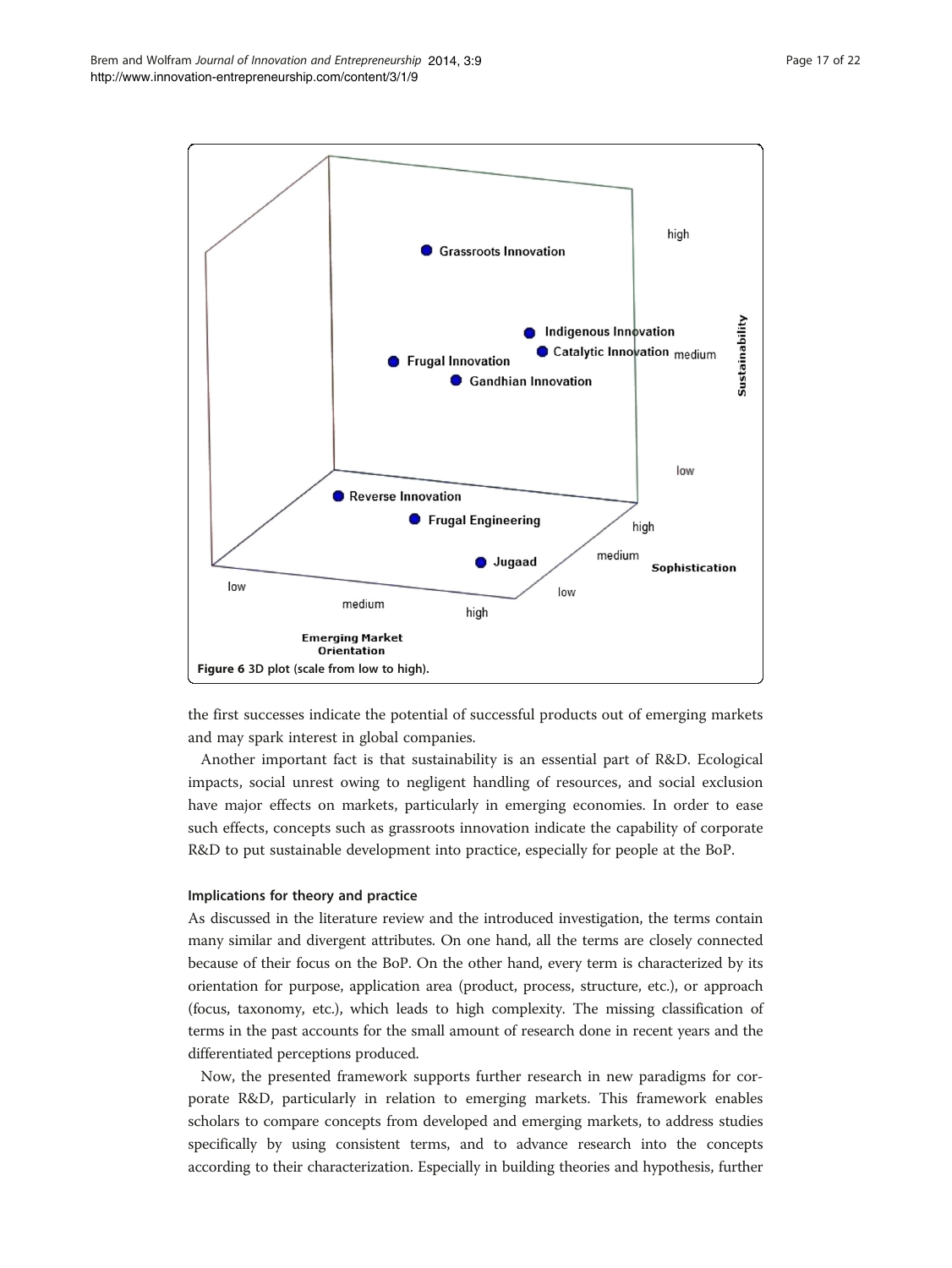research, on the basis of the delineation of presented terms, can be conducted to comprehend and discuss this matter further. In order to facilitate the future application of the terms and to build common understanding of the terms, we propose below definitions of presented and delineated terms (see Table [3\)](#page-18-0).

In this vein, the investigation of the new approaches contributes to the RBV. As mentioned in the introduction, the RBV is divided into resources and capabilities where resources are the 'stock of available factors' and capabilities are the 'capacity to deploy resources […] using organizational processes, to effect a desired end' (p.35). However, three of eight concepts remain low in taxonomy without any organizational process or systematic approach and four of eight are rather in the beginning of becoming systematic. The complex R&D top-down approach is replaced by a simple bottom-up approach through the combination of earmarked assets. Even though that it sounds trivial, the bottom-up approach creates marketable product solutions at a low cost level that usual market participants, i.e. foreign companies, could not reach. Hence, these concepts complement the RBV by adding ecological aspects as resources, i.e., the reintegration of obsolete resources/former technologies of other companies as replacement of missing (own) resources without additional costs. Another aspect is the setting of the civil society, here people at the BoP, as strategic industry factor. In a nutshell, the new approaches complement the RBV by considering the civil society as strategic industry factor as well as using obsolete resources by dint of the reintegration which is missed in the traditional RBV.

In consideration of economic practice, the concepts behind the terms have not been applied commonly in business. In the present investigation, the terms are classified in a distinct manner, and the underlying concepts can be amplified in terms of specifications, functions, and applications. Hence, companies can more easily evaluate the benefits of the presented concepts and integrate them into their corporate environments by bringing these new concepts into agreement with their R&D and business strategies. For instance in regard to R&D approaches, companies are asked to reflect more frequently former and obsolete product solutions from their own or other companies to gain cost-effective innovations. The lack of past reflection is already known and accomplished in few methods such as 'lesson learnt' or learning from expired patents.

#### Limitations and further research

This paper predominantly uses the databases in Business Source Complete for conducting analyses. Although this is a huge source of 20 databases, further sources could suggest additional views and further implications for theory and practice. Thus, further concepts (e.g., extreme affordability) that have drawn little interest from researchers in the past, but might be interesting for future research, can be found in the literature.

Furthermore, additional qualitative and quantitative research on this topic is required. The present study focuses on emerging markets from a developed market view, that is, its analysis provides a broader view on these concepts. Qualitative research such as the assessment of the cultural and behavioral aspects of actors within emerging markets and its impact on R&D is necessary. Future research could also integrate the approaches based on the underlying phenomenon but applied differently in other countries. Finally, it is recommended to conduct quantitative studies, such as the comparison of DMFs and EMFs in terms of their R&D performance in international markets, as well as long-term studies,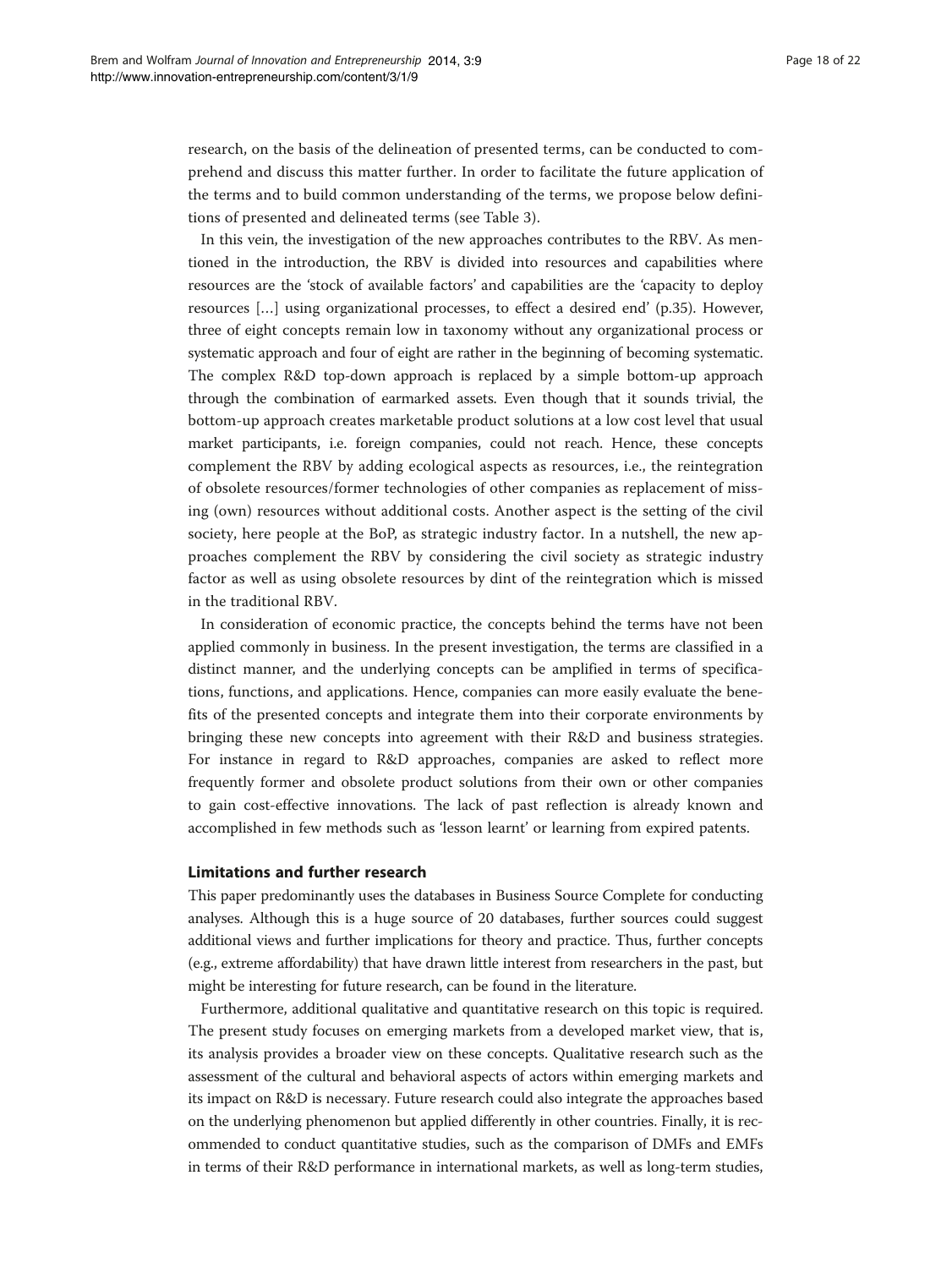| <b>Term</b>                                       | <b>Proposed definition</b>                                                                                                                                                                                                                                                                                                                                    |
|---------------------------------------------------|---------------------------------------------------------------------------------------------------------------------------------------------------------------------------------------------------------------------------------------------------------------------------------------------------------------------------------------------------------------|
| Jugaad                                            | An improvisational approach to solving one's own or others' problems<br>in a creative way, at a low cost, in a short amount of time, and without<br>serious taxonomy or discipline applied by people at the BoP as a result<br>of poverty and exigency                                                                                                        |
| Frugal innovation                                 | A derived management approach, based on jugaad, which focuses on<br>the development, production, and product management of resource-<br>saving products and services for people at the BoP by achieving a suf-<br>ficient level of taxonomy and avoiding needless costs                                                                                       |
| Frugal engineering/constraint-based<br>innovation | Describes a process-oriented approach to adapt existing technologies<br>to local challenges by dint of the integration of the local society in<br>order to reduce inherent development costs and time                                                                                                                                                         |
| Gandhian innovation                               | An approach that takes advantage from the adaption of existing<br>technologies by integrating them into local context or/and establishing<br>local expertise by spillovers through collaborations in order to increase<br>social wealth of people from the BoP                                                                                                |
| Catalytic innovation                              | An approach that focuses on social change by breaking down existing<br>social and economic structures and creating new market structures<br>which involves new development approaches of systematic,<br>sustainable, and system-shifting kind                                                                                                                 |
| Grassroots innovation                             | Represents a bottom-up development approach that includes social<br>integrity and local civilians as inventors by connecting peoples<br>through social or technical networks in order to develop ecologically<br>and socially acceptable products and services                                                                                                |
| Indigenous innovation                             | Considers technology transfers, predominantly technology inflows, from<br>developed to emerging countries and their effects on local<br>entrepreneurs at the BoP                                                                                                                                                                                              |
| Reverse innovation                                | Represents the development of new products in and for emerging<br>countries by DMFs or EMF which will be introduced equally in<br>developed markets if the demand in developed markets is identified.<br>The extreme<br>case of reverse innovation is the development of new products in<br>emerging countries which are only introduced in developed markets |

#### <span id="page-18-0"></span>Table 3 Proposed definitions

including longitudinal interviews and surveys. As the focus was on big companies, a focused research on small- and medium-sized enterprises may offer interesting insights about the usage of these terms as well.

#### Endnotes

<sup>a</sup>The MSCI Emerging Markets Index contains currently 21 countries: Brazil, Chile, China, Colombia, Czech Republic, Egypt, Hungary, India, Indonesia, Korea, Malaysia, Mexico, Morocco, Peru, Philippines, Poland, Russia, South Africa, Taiwan, Thailand, and Turkey (MSCI [2012](#page-20-0)).

<sup>b</sup>The MSCI Developed Markets Index currently contains 24 countries: Australia, Austria, Belgium, Canada, Denmark, Finland, France, Germany, Greece, Hong Kong, Ireland, Israel, Italy, Japan, Netherlands, New Zealand, Norway, Portugal, Singapore, Spain, Sweden, Switzerland, the United Kingdom, and the United States (MSCI [2012\)](#page-20-0).

<sup>c</sup>Further innovation drivers in emerging markets include an increase in DMFs establishing R&D centers, increase in the number of (social) entrepreneurs, and a legacy of legal and regulatory environment as well as policy failures, regulatory compliance, and sustainability (Varadarajan [2011\)](#page-21-0).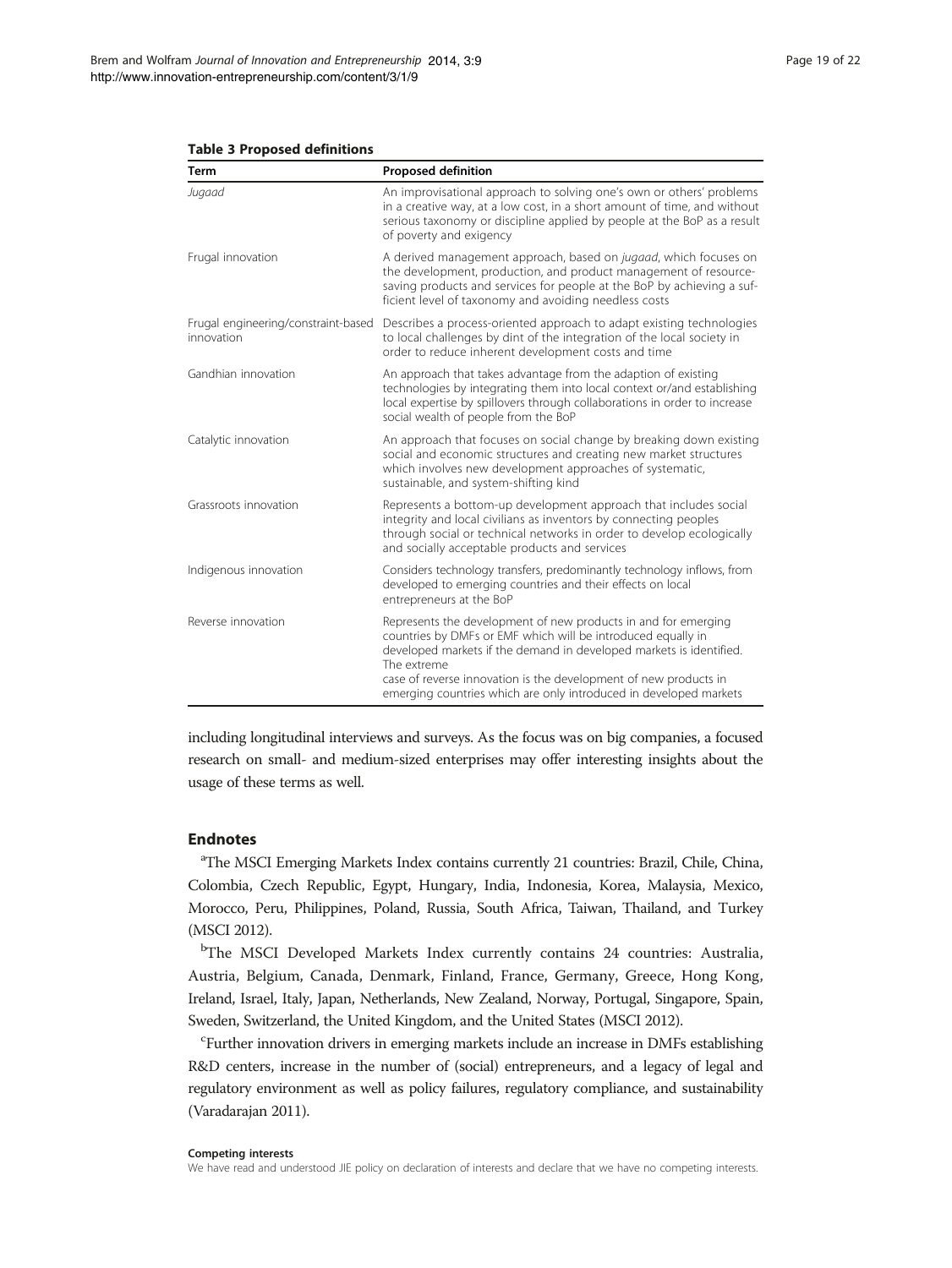#### <span id="page-19-0"></span>Authors' contributions

AB and PW carried out all analysis equally as well as the elaboration of findings. Both authors read and approved the final manuscript.

#### Acknowledgements

We acknowledge support by Deutsche Forschungsgemeinschaft and Friedrich-Alexander-Universität Erlangen-Nürnberg (FAU) within the funding program 'Open Access Publishing' (<http://www.ub.uni-erlangen.de/open-access/>). We would like to thank the two anonymous reviewers for their valuable comments which helped to considerably improve the quality of the manuscript. Moreover, we thank Dirk Holtbrügge for his helpful comments on an earlier version of this paper.

#### Received: 13 September 2013 Accepted: 31 March 2014 Published: 03 Jul 2014

#### References

Agarwal, N, & Brem, A. (2012). Frugal and reverse innovation—literature overview and case study insights from a German MNC in India and China. Proceedings of the 18th International Conference on Engineering, Technology and Innovation. IEEE Xplore: Munich. in print. ISBN 978-1-4673-2273-7.

Aggarwal, A. (2000). Deregulation, technology imports and in-house R&D efforts: an analysis of the Indian experience. Research Policy, 29(9), 1081–1093.

Almeida, P, & Phene, A. (2004). Subsidiaries and knowledge creation: the influence of the MNC and host country of innovation. Strategic Management Journal, 25, 847–864.

Altman, DG, Rego, L, & Ross, P. (2009). Expanding opportunity at the base of the pyramid. People & Strategy, 32(2), 46–51. Amit, R, & Schoemaker, PJH. (1993). Strategic assets and organizational rent. Strategic Management Journal, 14, 33–46. Arnold, DJ, & Quelch, JA. (1998). New strategies in emerging markets. Sloan Management Review, 40(1), 7–20.

Bajpai, GN, & Euchner, J. (2011). Innovation in emerging markets: an interview with G. N. Bajpai. Research Technology Management, 54(4), 12–16.

Bhattacharyay, B. (2012). Seamless sustainable transport connectivity in Asia and the Pacific: prospects and challenges. International Economics & Economic Policy, 9(2), 147–189.

Brem, A. (2009). The term innovation and its front end—is there a specific Asian view? In P Ordóñez De Pablos & MD Lytras (Eds.), The China information technology handbook. Heidelberg: Springer.

Brem, A. (2011). Linking innovation and entrepreneurship—literature overview and introduction of a process-oriented framework. International Journal of Entrepreneurship and Innovation Management, 14(1), 6–35.

Brem, A, & Ivens, B. (2013). Do frugal and reverse innovation foster sustainability? Introduction of a conceptual framework. Journal of Technology Management for Growing Economies, 4(2), 31–50.

Brem, A, & Moitra, D. (2011). Technology transfer from Europe to Asia: insights from an Indian MNC, Technology Transfer Society (T2S) (p. 2011). Augsburg: Proceedings.

Brown, JS, & Hagel, J. (2005). Innovation blowback: disruptive management practices from Asia. McKinsey Quarterly, 1, 34–45.

Business Source Complete. (2013). About the database. Retrieved from: [http://support.ebsco.com/help/index.php?](http://support.ebsco.com/help/index.php?help_id=DB:601#A) [help\\_id=DB:601#A](http://support.ebsco.com/help/index.php?help_id=DB:601#A). Accessed: 28.10.2013.

Chattopadhyay, S, & Sarkar, AK. (2011). Market-driven innovation for rural penetration. IUP Journal of Business Strategy, 8(3), 42–52.

Christensen, C, Scott, D, & Erik, A. (2004). Seeing what's next. Boston: M.A, Harvard Business School Publishing **Corporation** 

Christensen, CM, Baumann, H, Ruggles, R, & Sadtler, TM. (2006). Disruptive innovation for social change. Harvard Business Review, 84(12), 94–101.

Cooke, P, & Memedovic, O. (2006). Regional innovation systems as public goods. Vienna: United Nations Industrial Development Organization.

Dawar, N, & Chattopadhyay, A. (2002). Rethinking marketing programs for emerging markets. Long Range Planning, 35, 457–474.

Economist. (2010a). First break all the rules. The Economist, 395(8678), 6–8.

Economist. (2010b). The power to disrupt. 395(8678), 16–18.

Ernst & Young. (2011). Middle class purchasing power set to triple by 2030 world-wide due to the rapid growth in emerging markets. US: PR Newswire. 09/2011.

European Commission. (2011). Innovation union competitiveness report 2011. Brussels: European Commission.

Fu, X, & Gong, Y. (2011). Indigenous and foreign innovation efforts and drivers of technological upgrading: evidence from China. In OT Coomes (Ed.), World development (39th ed., Vol. 7, pp. 1213–1225). Amsterdam: Elsevier.

Fu, X, & Pietrobelli, C. (2011). The role of foreign technology and indigenous innovation in the emerging economies: technological change and catching-up. In OT Coomes (Ed.), World development (39th ed., Vol. 7, pp. 1204–1212). Amsterdam: Elsevier.

Fukuda, K, & Watanabe, C. (2011). A perspective on frugality in growing economies: triggering a virtuous cycle between consumption propensity and growth. Journal of Technology and Management for Growing Economies, 2(2), 79–98.

Gabora, L, Rosch, E, & Aerts, D. (2008). Toward an ecological theory of concepts. Ecological Psychology, 20, 84–116. Gallis, M, & Rall, EL. (2012). Global development cycles: redefining technological innovation cycles and their impacts

within a global perspective. International Journal of Innovation & Technology, 9(1), 1–21. Govindarajan, V. (2011). Jugaad—a model for innovation. India Forbes Magazine. Retrieved from: [http://forbesindia.](http://forbesindia.com/article/defining-debates-of-2011/vijay-govindarajan-jugaad-a-model-for-innovation/25512/1)

[com/article/defining-debates-of-2011/vijay-govindarajan-jugaad-a-model-for-innovation/25512/1](http://forbesindia.com/article/defining-debates-of-2011/vijay-govindarajan-jugaad-a-model-for-innovation/25512/1). Accessed 30.03.2012.

Govindarajan, V. (2012). On the importance of emerging markets like India in fostering Innovation. In A Bhattacharyya & J Anand (Eds.), Business Buddhas (Business Today, Vol. 2012, pp. 86–87). Accessed 02.03.2013.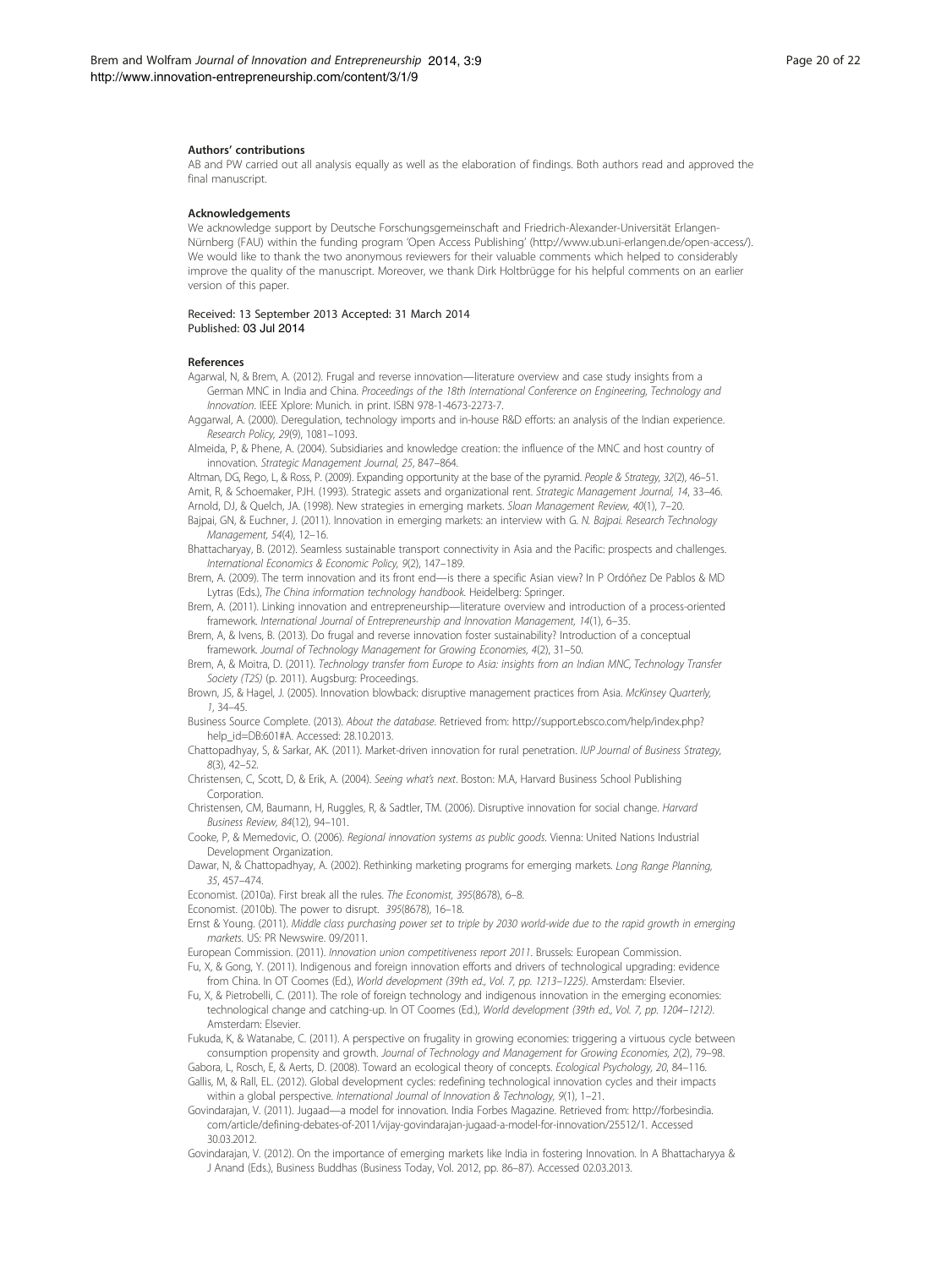<span id="page-20-0"></span>Govindarajan, V, & Trimble, C. (2005). Organizational DNA for strategic innovation. California Management Review, 47(3), 47–76. Gupta, AK. (1997). The honey bee network: linking knowledge-rich grassroots innovations. Development, 40(4), 36–40. Gupta, AK. (1999). Science, sustainability and social purpose: barriers to effective articulation, dialogue and utilization of

formal and informal science in public policy. Havard Kennedy School. Forum of Science and Innovation for Sustainable Development. Retrieved from: [http://www.hks.harvard.edu/sustsci/ists/TWAS\\_0202/gupta\\_300199.pdf](http://www.hks.harvard.edu/sustsci/ists/TWAS_0202/gupta_300199.pdf): 21.05.2012.

- Gupta, V. (2008). An inquiry into the characteristics of entrepreneurship in India. Journal of International Business Research, Special Issue 1, 7(S1), 53–69.
- Gupta, V. (2011a). Corporate response to global financial crisis: a knowledge-based model. Global Economy Journal, 11(2), 1–15. Special Section.
- Gupta, VP. (2011b). 'Frugal Innovation': the new masters of management. In 'Jugaad' To Frugal Innovation (Indian MBA). Retrieved from: [http://www.indianmba.com/Faculty\\_Column/FC1283/fc1283.html](http://www.indianmba.com/Faculty_Column/FC1283/fc1283.html). Accessed: 09.01.2011.

Gupta, AK, & Wang, H. (2009). Getting China and India right. San Francisco: Jossey-Bass/Wiley.

Hang, CC, Chen, J, & Subramian, AM. (2010). Developing disruptive products for emerging economies: lessons from Asian cases. Research-Technology Management, 53(4), 21–26.

Hartigan, P. (2011). Creating blueprints for business in the 21st century: social entrepreneurship shows the way. In A Lopes-Claros (Ed.), The innovation for development report 2010-2011–innovation as a driver of productivity and economic. Basingstoke: Palgrave Macmillan.

Hempel, CG. (1965). Aspects of scientific explanation. New York: The Free Press.

Holsapple, CW, & Moskowitz, H. (1980). A conceptual framework for studying complex decision processes. Policy Science, 12(1), 83–104.

Howard, M. (2011). Will frugal innovation challenge the west? Market Leader Quarter, 3, 53.

- Hsieh, HF, & Shannon, SE. (2005). Three approaches to qualitative content analysis. Qualitative Health Research, 15(9), 1277–1288.
- Immelt, J, Govindarajan, V, & Trimble, C. (2009). How GE is disrupting itself. Harvard Business Review, 10, 56–65. International Monetary Fund. (2012). World Economic Outlook Databases. September 2011. Retrieved from: [http://www.](http://www.imf.org/external/pubs/ft/weo/2011/02/weodata/download.aspx)
- [imf.org/external/pubs/ft/weo/2011/02/weodata/download.aspx](http://www.imf.org/external/pubs/ft/weo/2011/02/weodata/download.aspx). Jiatao, L, & Rajiv, KK. (2009). Developing new innovation models: shifts in the innovation landscapes in emerging
- economies and implications for global R&D management. Journal of International Management, 15(3), 328-339. Kastelle, T, & Steen, J. (2010). Grassroots innovation. Innovation Leadership Network. Retrieved from: [http://timkastelle.org/](http://timkastelle.org/blog/2010/05/grassroots-innovation/) [blog/2010/05/grassroots-innovation/](http://timkastelle.org/blog/2010/05/grassroots-innovation/).
- Kingsnorth, AN, Tongaomkar, RR, & Awojobi, OA. (2011). Commentary on: low-cost mesh for inguinal hernia repair in resource-limited settings. In Hernia Online FirstTM (15th ed., pp. 15–18). Retrieved from: [http://www.springerlink.](http://www.springerlink.com/content/fr83v0v352627617/) [com/content/fr83v0v352627617/](http://www.springerlink.com/content/fr83v0v352627617/). Accessed 14.10.2012.

Kuhn, TS. (1962). The structure of scientific revolutions. Chicago: The University of Chicago Press. 2(2), 1–210. enlarged. Kumar, N. (2008). Internationalization of Indian enterprises: patterns, strategies, ownership advantages, and implications. Asian Economic Policy Review, 3, 242–261.

Kumar, N, & Puranam, P. (2012). Frugal Engineering: an Emerging Innovation Paradigm. Ivey Business Journal, 76(2), 14-16.

- Lacy, S. (2011). Brilliant, crazy, cocky (How the top 1% of entrepreneurs profit from global chaos). Hoboken/ New Jersey: John Wiley & Sons.
- London, T, & Hard, S. (2004). Reinventing strategies for emerging markets: beyond the transnational model. Journal of International Business Studies, 35(4), 49–63.

MacInnis, D. (2011). A framework for conceptual contributions in marketing. Journal of Marketing, 75(July 2011), 136–154. Mitra, BS. (1995). India's 'informal' car. Asian Wall Street Journal, 225(21), 18.

Mohan, L, & Potnis, D. (2010). Catalytic innovation in microfinance for inclusive growth: insights from SKS microfinance. Journal of Asia-Pacific Business, 11(3), 218–239.

- Moore, K. (2011). The emergent way: how to achieve meaningful growth in an era of flat growth. Ivey Business Journal, 75(6), 1–3.
- Morgan Stanley Capital International (MSCI). (2012). Country membership for the MSCI Global Equity Indices. Retrieved from: [http://www.msci.com/products/indices/tools/index.html#DM.](http://www.msci.com/products/indices/tools/index.html#DM) Accessed 12.01.2013.
- Munshi, NV. (2010). Value creation, social innovation, and entrepreneurship in global economies. Journal of Asia Pacific Business, 11(3), 160–165.
- Nunes, PF, & Breene, TS. (2011). Jumping the S-curve: how to beat the growth cycle, get on top, and stay there. Harvard: Harvard Business Review Press.
- Petrick, IJ. (2011). Innovation in emerging markets. Research Technology Management, 54(4), 8-9.
- Prahalad, CK. (2006). The fortune at the bottom of the pyramid—eradicating poverty through profits. San Diego: Pearson Education Ltd.
- Prahalad, CK. (2012). Bottom of the pyramid as a source of breakthrough innovations. Journal of Product Innovation Management, 29(1), 6–12.
- Prahalad, CK, & Mashelkar, RA. (2010). Innovation's holy grail. Havard Business Review, 2010, 132–143.
- Radjou, N, Prabhu, J, & Ahuja, S. (2011). Use jugaad to innovate faster, cheaper, better. Harvard Business Review. Retrieved from: [http://blogs.hbr.org/cs/2011/12/think\\_like\\_an\\_indian\\_entrepren.html.](http://blogs.hbr.org/cs/2011/12/think_like_an_indian_entrepren.html) Accessed 12.03.2012.

Ray, PK, & Ray, S. (2010). Resource-constrained innovation for emerging economies: the case of the Indian telecommunications industry. IEEE Transaction on Engineering Management, 57(1), 144–156.

Reddy, M. (2011). Indo-US trade: co-creating value. The Indian Journal of Management, 4(1), 1-2.

Reena, J. (2009). India's next global export: innovation (pp. 13–13). [www.BusinessWeek.com](http://www.businessweek.com/), 12/3/2009 Accessed 20.03.2012. Rosch, E. (1999). Reclaiming concepts. Journal of Consciousness Studies, 6, 61–78.

Samuelson, P, & Scotchmer, S. (2002). The law and economics of reverse engineering. The Yale Law Journal, 111(7), 1575–1663. Saraf, D. (2009). India's indigenous genius: Jugaad. The Wall Street Journal. Retrieved from: [http://online.wsj.com/article/](http://online.wsj.com/article/SB124745880685131765.html)

[SB124745880685131765.html](http://online.wsj.com/article/SB124745880685131765.html), Accessed 13 July 2009.